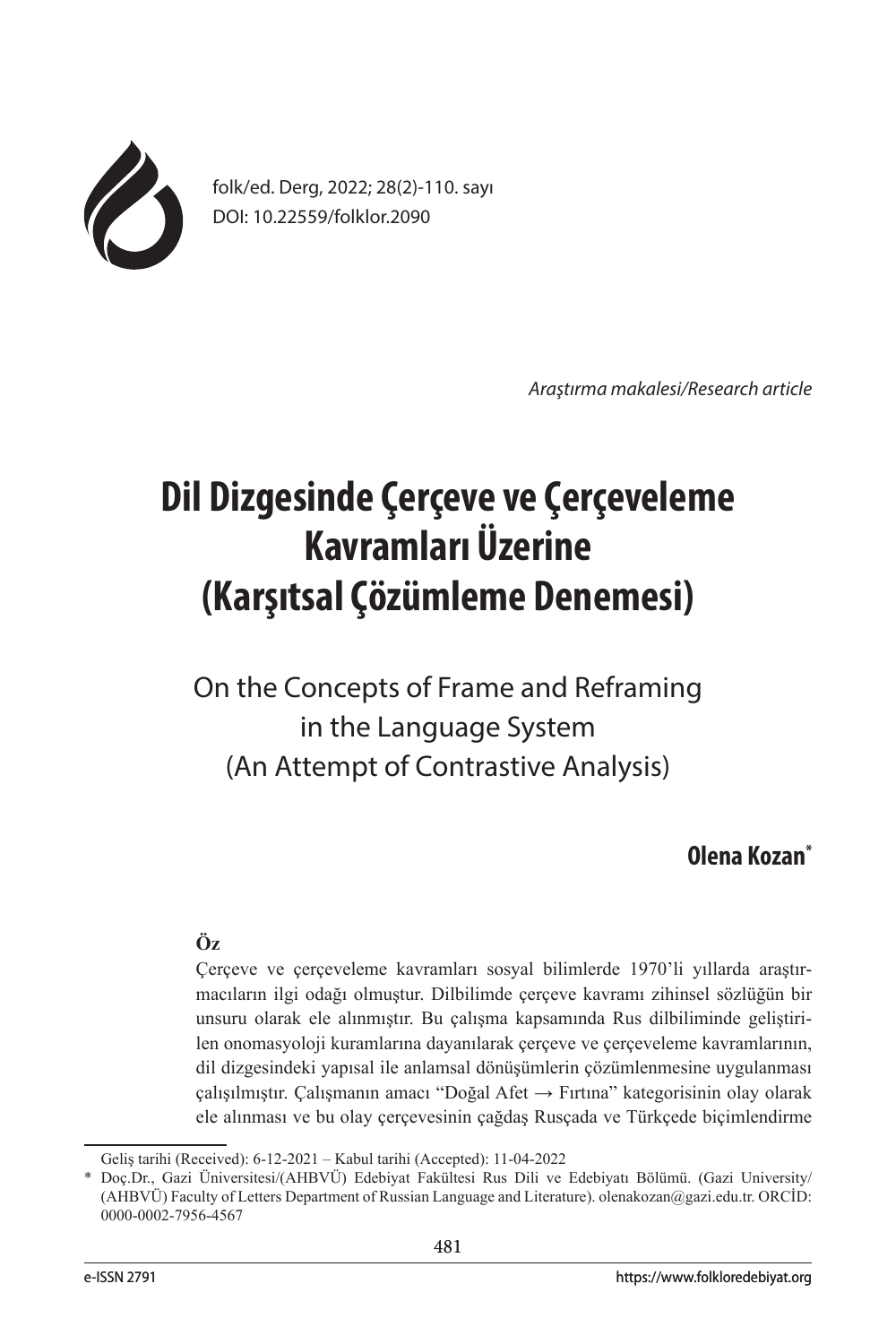modellerinin çözümlenmesi olarak belirlenmiştir. İki dildeki modellerin tespiti için Rus ve Türk haber ajanslarının konu ile ilgili oluşturduğu açık erişimdeki haber metinlerinin arşivlerinin yanı sıra Rusça Ulusal Derlemine ve Türkçe Ulusal Derlemine başvurulmuştur. Çalışma kapsamında tespit edilen modellerin çözümlenmesinde betimsel dilbilimde kullanılan yöntemlerden ve iki dil arasındaki benzerlikleri ve farklılıkları öne çıkaran karşıtsal yaklaşımdan faydalanılmıştır. Çalışmada "Doğal Afet→Fırtına" olayının çerçevesinin Rusçada ve Türkçede adlandırma modelleri betimlenmiş ve iki dildeki çerçeveleme seçenekleri çözümlenmiştir. Çalışma kapsamında olay çerçevesi "Başlangıç" ve "Gerçekleşme" kategorileri ile sınırlandırılmıştır. Çerçeveleme "Fırtına ↔ Uzam" kategorisi açısından betimlenmiştir. Karşıtsal çözümleme sonucunda iki dil dizgesindeki olay çerçevesi ve çerçevelemesine yönelik benzerlikler ve farklılıklar ortaya konulmuştur. İki dildeki adlandırma modellerinin çözümlenmesinin ve karşılaştırılmasının yabancı dil ve çeviri öğretiminin sürecine dahil edilmesinin, öğrencinin hem öğrenilen dile hem de ana diline yönelik tahmin edilebilirliğinin ve farkındalığının geliştirilmesi açısından önem taşıdığı öne sürülmüştür. Olayların çerçeveleme modellerinin çözümlendiği araştırmaların yapılması ve bu araştırmaların sonuçlarının yabancı dil ve çeviri öğretimi sürecinde kullanılması önerilmiştir.

**Anahtar sözcükler**: *Rusça, Türkçe, çerçeve, çerçeveleme, onomasyoloji, karşıtsal dilbilim*

## **Abstract**

The concepts of frame and reframing became the focus of researchers' attention in social sciences in the 1970s. Within the context of linguistics, the concept of frame was referred to as a component of the mental lexicon. In this paper an attempt has been made to apply the concepts of frame and reframing to the analysis of the structural and semantic transformations in the language system with reference to the theoretical framework of onomasiology, which was developed in Russian linguistics. The aim of the study was defined as the analysis of the situation in reality, named as "Natural Disaster  $\rightarrow$  Storm", and its verbalization models in modern Russian and Turkish. Topic-related open access news archives of Russian and Turkish news agencies as well as Russian and Turkish National Corpora were used for defining models in the language pair. Descriptive linguistics and contrastive approach, which seek to describe the differences and similarities between two languages, were used for the model analysis in the framework of this study. Russian and Turkish naming patterns for the frame of "Natural Disaster  $\rightarrow$ Storm" were described and analyzed. Due to the scope of the article, the frame analysis was limited to the categories of "Inception" and "Realization". Reframing was described through the example of the perspective shift "Storm  $\leftrightarrow$  Space". The contrastive study revealed both the differences and similarities in the naming patterns and reframing models in the language pair. The evidence from this study suggests that including the contrastive frame analysis in the process of the foreign language teaching and translation training is important for the development of the students' predictability as well as their semantic awareness towards both the second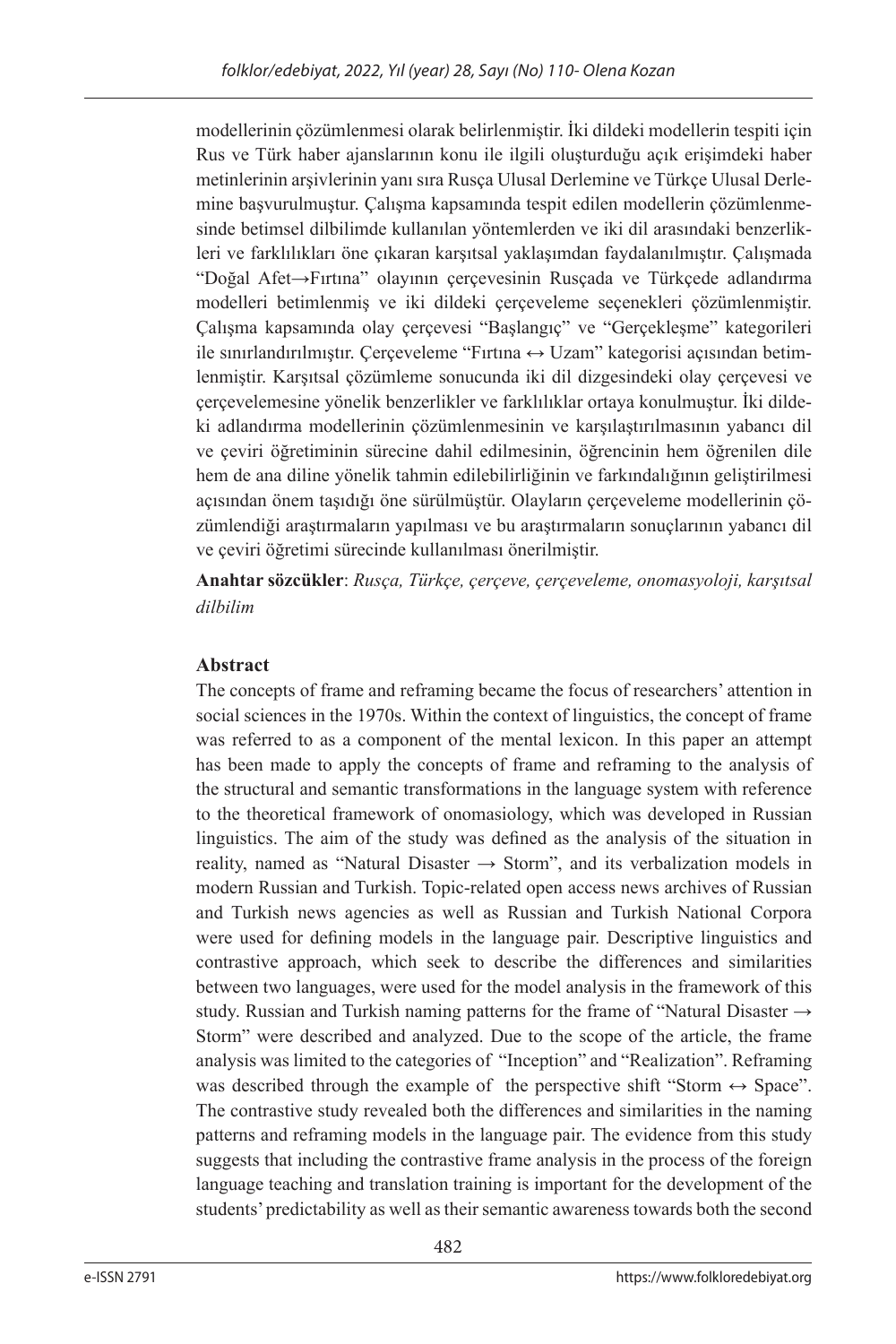language and the mother tongue. The paper suggests that future research should further explore the frames and reframing models in Turkish-Russian language pair and the findings should be used in the process of teaching foreign language and translation training.

**Keywords:** *Russian, Turkish, frame, reframing, onomasiology, contrastive linguistics* 

## **Extended summary**

The concepts of frame and reframing drew the attention of researchers in the humanities in the 1970s. Some of the scholars tried to apply the approach developed by Erving Goffman, who coined the terms frame and frame analysis to explore social behaviour through culturally determined sense of reality. At the same time, the concept of frame was introduced in the works of Marvin Minsky, whose name has been associated with the artificial intelligence since then. Minsky tried to develop a unified theory of intelligence (mind) and used a concept of frame to name a data-driven structure in mind for representing a situation in reality. Minsky's ideas gained popularity within the cognitive sciences, especially cognitive linguistics. The findings of this study revealed that Turkish scholars have been using the concept of frame with reference to Goffman's ideas. The concept has been applied mainly to the news analysis in the media discourse studies. Russian scholars, on the contrary, used the concept of frame, referring to Minsky's approach, and applied it to the process of foreign language teaching. Thus, in Russian linguistics the frame is considered to be a cognitive structure, which is acquired with the first language (and culture), and is suggested to be developed in the process of foreign language teaching through various teaching techniques.

The aim of this paper was to reconsider the concepts of frame and reframing in the context of onomasiological analysis to language, known also as the "theory of naming" in Russian linguistics, and to apply the approach to naming patterns analysis in Turkish-Russian language pair. The contrastive analysis of the frame patterns and reframing models was argued to be crucial for the development of semantic awareness of the students in the process of foreign language teaching and learning (Russian as a foreign language in case of this study). The ideas introduced in the works of Russian linguists (Ivan Meschaninov, Lev Scherba, Boris Serebrennikov, Yelena Kubryakova, Igor Melchuk) were referred to as the theoretical framework of this study. The idea of a situation in reality as a basic cognitive model (Кубрякова, 2012), which can be named in the language system through different patterns (Серебренников & Уфимцева, 1977), combined with the idea of "meaning↔text" (Мельчук, 1984), led to reconsidering the concept of frame and to introducing the concept of reframing. The conceptual framework of this study includes the concept of *situation*, defined as a data set about the fragment of the reality. This data set combines data about the main elements (actor of the situation, action, state, object, time and space) and the interaction between them. The *frame* is redefined as a total of primary and secondary naming patterns of the situation in the language system. These naming patterns can be 'visualized' through the main semantic categories, as defined in (Мельчук, 1984). *Reframing* in defined as the shift of perspective within the frame, which results in structural and semantic transformations in the language system.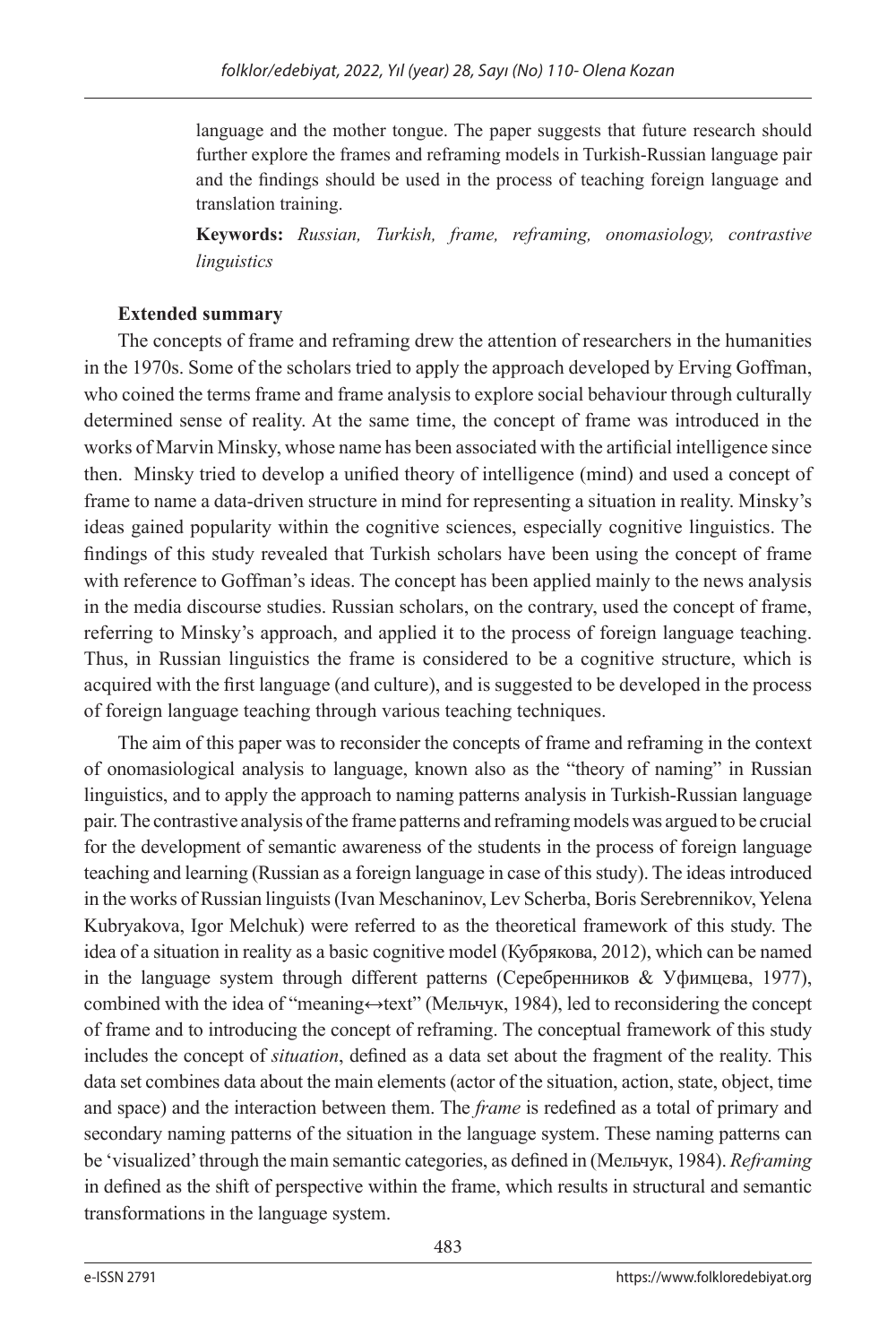The study focused on the situation named in Turkish as "*Doğal Afet → Fırtına*" and as "Стихийное Бедствие → Буря" in Russian (functional equivalent in English "Natural Disaster  $\rightarrow$  Storm"). The contrastive frame analysis of the situation was limited to the naming patterns connected with the semantic categories of "Inception" and "Realization". Perspective shift within the frame from the "Storm" to "Space" was examined and the distinctive features of the reframing models in [Storm↔Space] in Turkish-Russian language pair were shown.

The study has been divided into four parts. The first part ("Primary Names of the Situation") shows that there can be a variety of names, which differ in usage frequency. The frame of the most frequently used situation name is suggested for the analysis in case of the issue of applicability for the process of foreign language teaching. The second part ("Secondary Names of the Situation") reveals that primary names can be used as secondary names for different kinds of situations. The issue of copying the secondary naming pattern without considering the relations between the primary and secondary naming patterns in the donor language is raised. The third part ("The Frame") deals with the analysis of the frames Storm<sup>Inception</sup> and Storm<sup>Realization</sup> in Turkish and Russian. The findings suggest that the concept of "motion" is active in both languages but frames in Russian have distinctive features such as space-identifiers and passivity of the actor in the frame. The fourth part of the study ("Reframing") reveals the distinctive features of reframing models in Turkish and Russian. Reframing models in Russian involve more structural and semantic transformations and, thus, require special attention in the process of foreign language teaching.

The evidence from this study suggests that including contrastive frame analysis in the process of foreign language teaching and translation training is important for the development of the students' predictability as well as their semantic awareness towards both the second language and the mother tongue. The paper suggests that future research should further explore the frames and reframing models in Turkish-Russian language pair and the findings should be used in the process of teaching foreign language and translation training.

## **Giriş**

Çerçeve ve çerçeveleme kavramları sosyal bilimlerde 1970'li yıllarda araştırmacıların ilgi odağı olmuştur. Türkiye'deki araştırmacılar, bu kavramların başta sosyoloji ve psikoloji olmak üzere insani bilimler alanında kullanılmasını Erving Goffman'ın çalışmaları ile ilişkilendirmektedirler (Küçük Durur, 2012; Akmeşe, 2020; Kılıç, 2021). Goffman'ın yaklaşımındaki çerçeve, gerçeklikteki bir olayın ya da durumun olası seçeneklerinin tümü olup çerçeveleme ise olayın belli bir bakış açısıyla yapılandırma ya da yorumlama süreci olarak düşünülebilir (Goffman, 1986). 1990'lı yıllarda çerçeve ve çerçeveleme kavramlarının Robert Entmann tarafından iletişim kuramına yönelik uygulanması ile birlikte "haber çerçevelenmesi" medya araştırmalarının gündemine getirilmiştir. Araştırmacılar, 2000'li yıllardan itibaren haber çerçevelenmesi konulu araştırmalarda ciddi bir artışın gözlemlendiğini vurgulamaktadırlar (Kılıç, 2007; Erdoğan, 2011; Özarslan, 2015; Oğuz, 2019).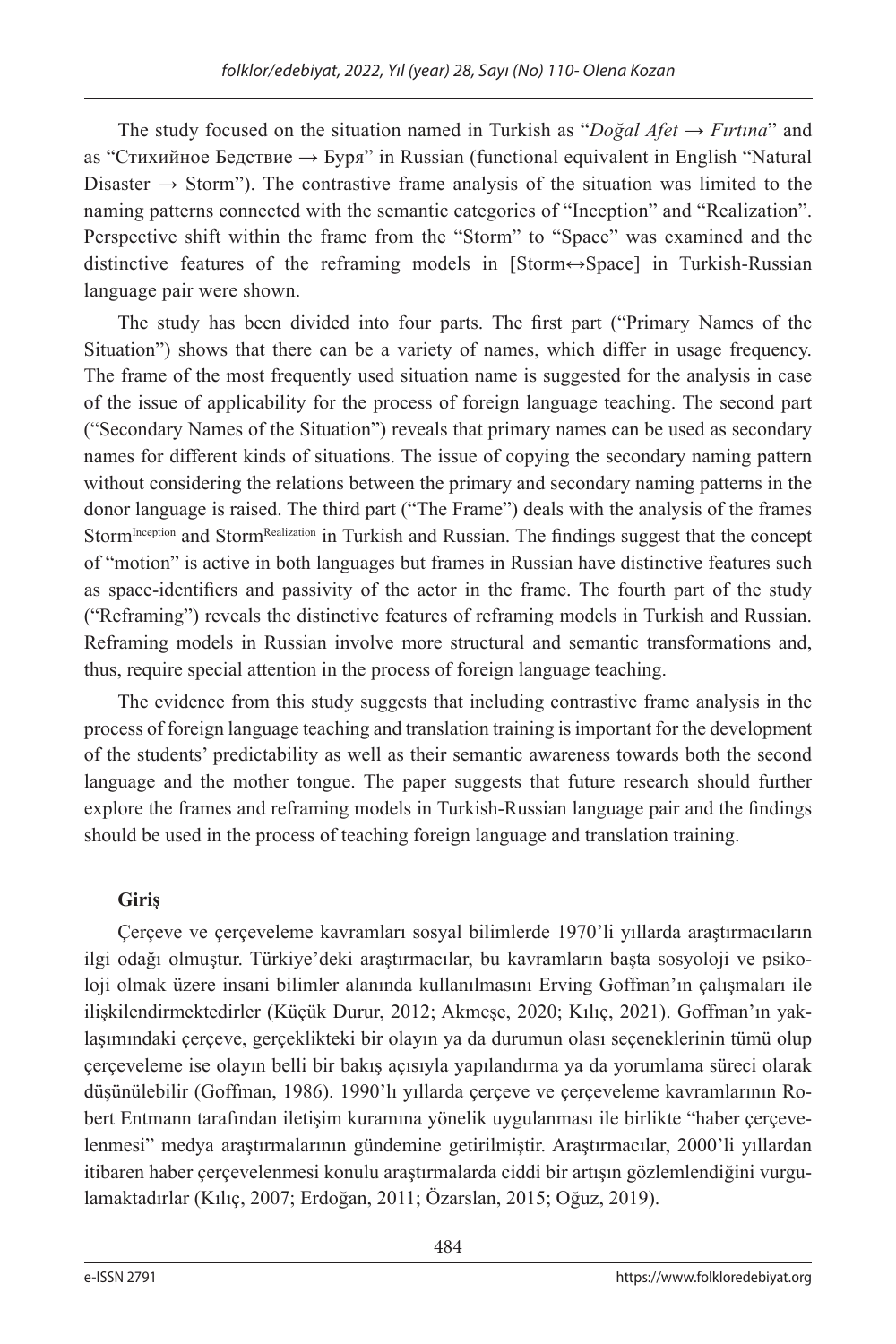Rusya'da çerçeve ve çerçeveleme kavramları, yapay zekâ araştırmalarını yürüten Marvin Minsky ile ilişkilendirilmektedir (Русанов, 2012; Костомарова, 2015). Yaklaşımını psikoloji, dilbilim ve yapay zeka alanlarında geliştirilen kuram ve kavramlara dayandırıp kapsamlı bir zihin kuramını amaçlayan Minsky'e göre çerçeve, alışılagelmiş, "kalıp olaylar"ın imgeselleştirilmesi için veri temelli bilişsel bir yapıdır. Yeni bir olay ile karşılaşıldığında bellekteki çerçeve devreye girer, yeni bilgi katmanlarıyla yapılandırılır ve yeni olayın imgeselleştirilmesi ve kavranması gerçekleşmektedir (Minsky, 1975). Minsky'nin fikirleri insani bilimlerde bilişsel paradigmanın şekillenmesiyle birlikte insan-zihin-dil üçlüsüne yönelik araştırmalarda geliştirilmeye başlanmıştır. Ayrıca bilişsel dilbilimde çerçeve, zihinsel sözlüğün bir unsuru olarak ele alınmıştır (Fillmore, 1985). Rusya'da geliştirilen bilişsel dilbilim ekolünde çerçeve odaklı çözümleme, insanın zihinsel sözlüğündeki bilgilerin yapısı ile dilin anlamsal uzamı arasındaki etkileşim araştırmalarında uygulanmaktadır (Болдырев, 2001; Тарасова, 2004; Никонова, 2008). Son yıllarda Rusya'da yapılan dil araştırmalarında çerçeve ve çerçeveleme kavramlarının dilbilimin uygulamalı bir araştırma alanı olan yabancı dil öğretimi alanında yorumlanmaya ve geliştirilmeye başladığı görülebilir. Bazı araştırmalarda çerçeve, bireyin bulunduğu kültürün etkisiyle şekillenen bilgilerin modeli olarak değerlendirilmektedir (Одинцова, 2012). Bu yaklaşıma göre çerçeve, bilinç akımının somutlaştırılması için kullanılan bir birim olup insanın zihnindeki bilgilerin saklanmasının yanı sıra bu bilgilere erişim sağlayan bilişsel bir yapıdır. Sosyokültürel bilgiler temelli çerçeve, insanın alışılagelmiş bir durumda davranışlarını ve tepkilerini belirleyen veri tabanı niteliğindedir. Bu yaklaşıma dayanılarak yabancı dil öğretim sürecinde çerçeve odaklı bilgilerin öğrencilere sunulmasının, öğrencinin yabancı dilde metin üretimine yönelik farkındalığını arttırdığı için verimli olduğu öne sürülmektedir (Одинцова, 2012; Лукьяненко, 2015; Игнаткина, 2019; Араева, 2019). Söz konusu yaklaşımı benimseyen araştırmacılar, yabancı dil öğretim sürecinde, öğrencilerde kaynak dil (ana dili) edinim sürecinde şekillenen bilişsel yapıların yeni bilgi katmanları ile geliştirilmesini ve aktif hale gelmesini amaçlamaktadırlar. Yabancı dil öğretim sürecine yönelik geliştirilen uygulamalar arasında konuların çerçevelerin temelinde bulunan anlamsal kategorilere göre gruplandırılması ve kullanım sıklığı yüksek olan dilsel birimlerin kullandırılması yer almaktadır. Bu uygulamalarda yabancı dildeki bilişsel yapıları olarak değerlendirilen çerçevelerin "aşılanması"nın, dilin söz varlığına yönelik çerçeveleme tekniği aracılığıyla yapılmaya çalışıldığı görülebilir (Лукьяненко, 2015; Игнаткина, 2019). Böylelikle yabancı dil öğretimi alanında çerçeve kavramına başvurulmasına rağmen bu kavramın farklı yorumlandığı ve sistematik bir şekilde betimlenip uygulanmadığı anlaşılmaktadır. Günümüz dilbiliminin gündeminde olan gerçeklik-dil-insan sorununa yönelik bütüncül bir yaklaşımın geliştirilmesi doğrultusunda dilin, gerçeklikle ilgili bilgileri sınıflandıran ve çeşitli adlandırma modellerinin aracılığıyla kodlayan bir dizge olduğu tanımından yola çıkılarak gerek dilbilimsel tipoloji gerekse yabancı dil öğretimi alanında dil dizgesindeki anlam ve yapı bütünlüğünü betimleyen ve açıklayan yaklaşımların geliştirilmesi öncelik kazanmaktadır. Bu bağlamda anlamdan biçime doğru çözümleme yönü ile şekillenen onomasyolojik yaklaşımın, Rus dilbilimci Lev Şçerba'nın (1974) öne sürdüğü "aktif dilbilgisi"nin geliştirilmesini olanaklı kıldığı için yabancı dil öğretimi alanında uygulanabilirliğine yönelik sorunun gündeme getirilip değerlen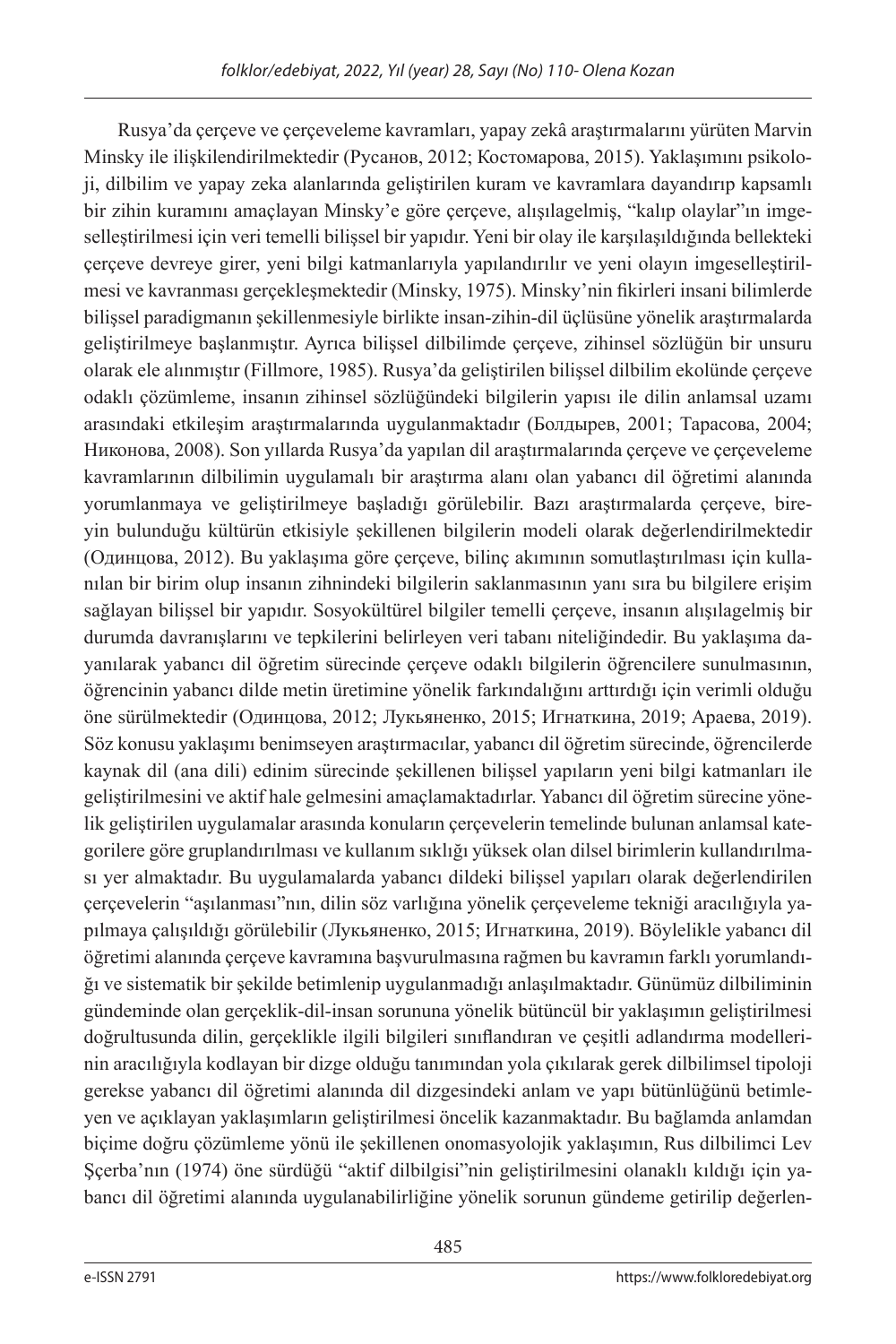dirilmesi ve tartışılması önerilmektedir. Kanımızca, çerçeve ve çerçeveleme kavramlarının onomasyolojik yaklaşıma dayandırılarak dil dizgesindeki yapısal ve anlamsal dönüşümlerin betimlenmesine yönelik uygulanması, dile yönelik farklı bir bakış açısı sağlayabilir.

Bu çalışma kapsamında çerçeve ve çerçeveleme kavramlarının, Rus dilbiliminde geliştirilen onomasyoloji kuramlarına dayanılarak somutlaştırılması ve Türkçe-Rusça dil çiftine yönelik karşıtsal çözümleme yoluyla uygulanması amaçlanmıştır. Çerçeve ve çerçeveleme kavramları odaklı dil dizgesindeki yapısal ve anlamsal dönüşümlerin karşıtsal olarak betimlenmesinin yabancı dil ve çeviri öğretim sürecine dahil edilmesinin, öğrencilerin hem ana dilindeki hem de öğrenilen dildeki bilişsel modellere yönelik farkındalığını geliştirmesinin yanı sıra öğrenilen dildeki bilişsel yapıların edinmesini sağladığı öne sürülmüştür. Bu çalışma, yapıldığı dönem açısından alanında ilk çalışma niteliğinde olup geliştirilmeye ve tartışılmaya açıktır.

## **1. Kuramsal çerçeve, materyal ve yöntem**

Bu çalışmanın kuramsal çerçevesi, adlandırma kuramının $1$  geliştirildiği İvan Meşçaninov'un (1940), Lev Şçerba'nun (1974) ve Boris Serebrennikov'un (1977) araştırmalarına, olay kavramının bilişsel bir model olarak gerekçelendirildiği bilişsel yaklaşıma (Кубрякова, 2012) ve İgor Melçuk'un (1984) geliştirdiği sözcüksel işlev kavramına dayanmaktadır. Bu bağlamda; gerçeklikteki her nesnenin ve olayın dil dizgesi tarafından çeşitli belirtilere göre adlandırılabildiği (Серебренников & Уфимцева, 1977); olay ile ilgili adlandırma modellerinin sözcüksel işlev kavramına dayanılarak amaca göre sınıflandırılabildiği (Мельчук, 1984) kabul edilmiştir.

Rus dilbiliminde onomasyolojik yaklaşım olarak geliştirilen adlandırma kuramı çerçevesinde gerçeklik ile ilgili verilerin dil dizgesindeki biçimlendirme modelleri açıklanmaya çalışılmaktadır. Bu modellerin anlamdan biçime doğru betimlenmesi ve çözümlenmesi, geleneksel anlambilimin yöneldiği biçimden anlama betimlemesine göre dil dizgesindeki yapısal ve anlamsal dönüşümlere dair daha kapsamlı bir bakış açısı sunabilmektedir (Мустайоки, 2006: 427). Bu çalışmanın amacı doğrultusunda onomasyolojik yaklaşım, gerçeklik ile dil arasındaki ilişkilerin dinamiğini görselleştirdiği için tercih edilmiştir. Bu bağlamda gerçeklikte "olay" olarak tanımlanan bir fragmanın dil dizgesinde nasıl biçimlendirildiği sorusu ele alınmıştır. Bu soru, dil dizgesindeki olay adlandırma modellerinin nasıl sınıflandırılabildiği sorusunu tetiklemiştir. Bu noktada Melçuk tarafından geliştirilen "anlam ↔ metin" yaklaşımına başvurulmuş ve sözcüksel işlev kavramından faydalanılmıştır. Böylelikle çalışma kapsamında Melçuk'un yaklaşımına dayanılarak olay çerçevesi olarak tanımlanan adlandırma modellerinin nasıl sınıflandırılabildiği gösterilmeye çalışılmıştır. Adlandırma modellerinin sınıflandırılmasının ve betimlenmesinin yanı sıra olaya yönelik bakış açısının dil dizgesindeki yapılandırma modelleri ele alınmıştır. Bu yapılandırmanın betimlenmesine yönelik çerçeveleme kavramı öne sürülmüştür.

Bu kuramsal çerçeveye dayanılarak *olay*, nesnel ya da öznel gerçeklikte var olan (var olduğu kabul edilen) bir durumla ilgili bilgilerin toplamı olarak düşünülmektedir. Bu bilgiler, olayın yapısını oluşturan eylemci, eylem, durum, nesne, zaman, mekân gibi unsurlar ve bu unsurlar arasındaki olası etkileşim modelleri ile ilgili bilgileri içermektedir. *Olay çerçevesi,*  gerçeklikteki bir olayın ilgili dil dizgesinde birincil olay adlandırması odaklı biçimlendirme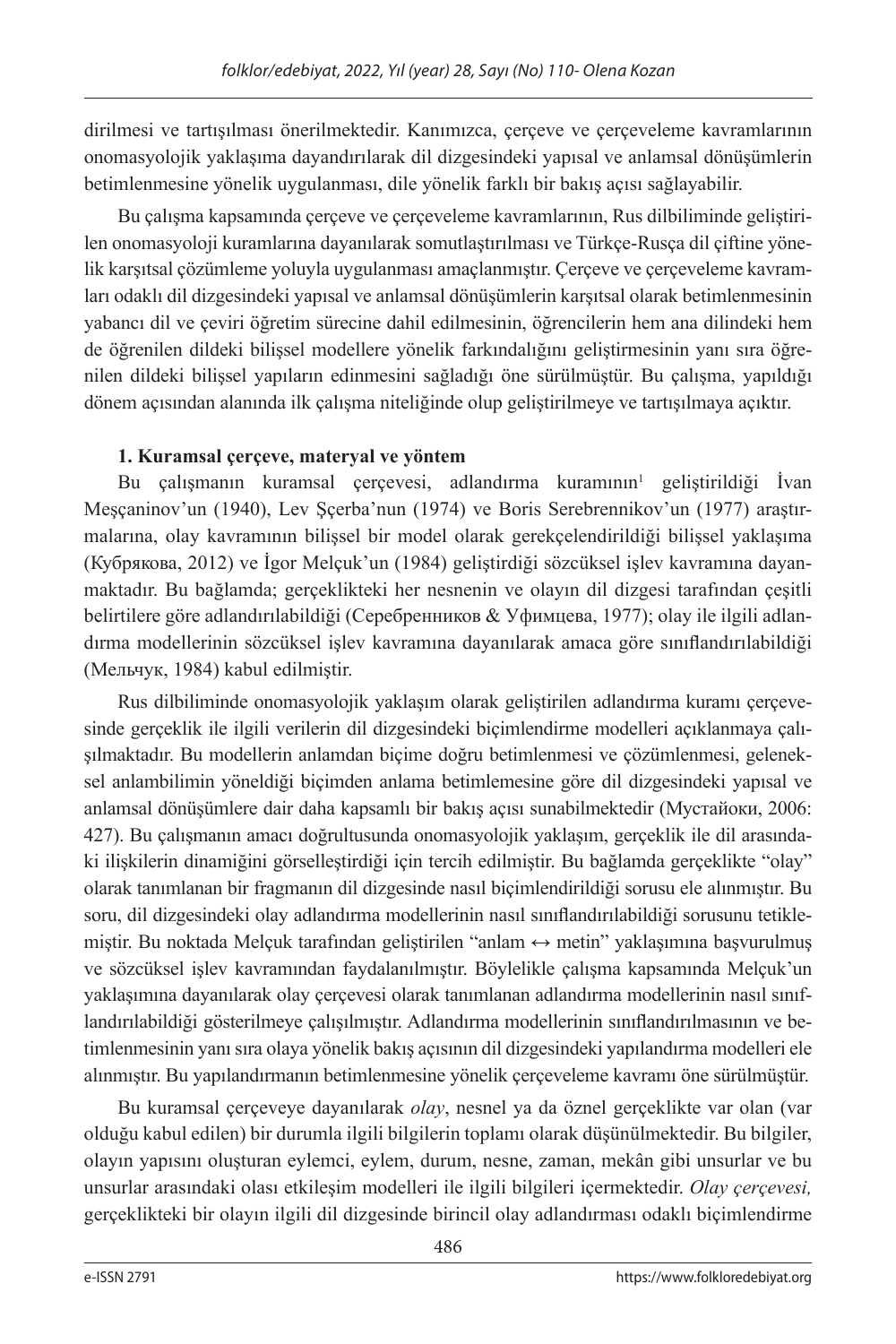modellerinin tümü olarak düşünülmektedir. Olay çerçevesi temel anlamsal kategorilere göre sınıflandırılabilmektedir. Yabancı dil ve çeviri öğretimi sürecinde Melçuk'un geliştirdiği sınıflandırmanın amaca göre kısaltılıp olay çerçevesinin sınıflandırılması için kullanılabildiği düşünülmektedir. Dil dizgesinde çerçevelerin konuşanın amacına göre yapılandırılabilmekte ve bu yapılandırma çerçeveleme olarak tanımlanabilmektedir.

Çalışma kapsamında gerçeklikteki *olay* örneği olarak "Doğal Afet → Fırtına" kategorisi seçilmiş ve Rusça-Türkçe dil çiftinde incelenmiştir. Olay adlandırma modellerinin tespiti için Rus<sup>2</sup> ve Türk<sup>3</sup> haber ajanslarının konu ile ilgili oluşturduğu açık erişimdeki haber metinlerinin arşivlerinin yanı sıra Rusça Ulusal Derlemine ve Türkçe Ulusal Derlemine başvurulmuştur. Rusça Derleminde "буря" (fırtına) ve "ураган" (kasırga) birimlerinin kullanım sıklığı belirlenmiş ve kullanım sıklığı daha yüksek olan "буря" biriminin eşdizimlileri tespit edilip çözümlenmiştir. Türkçe Derleminde de kulla-nım sıklığı yüksek olan "fırtına" birimi belirlenmiş ve eşdizimlileri tespit edilip çözümlenmiştir. Çalışma kapsamında *olay çerçevesi* "Başlangıç" ve "Gerçekleşme" kategorileri ile sınırlandırılmıştır. Çerçeveleme "Fırtına ↔ Uzam" kategorisi açısından betimlenmiştir. Çalışma kapsamında tespit edilen modellerin çözümlenmesinde betimsel dilbilimde kullanılan yöntemlerden ve iki dil arasındaki benzerlikleri ve farklılıkları öne çıkaran karşıtsal yaklaşımdan faydalanılmıştır. Karşıtsal çözümleme yöntemi, çalışma sonuçlarının yabancı dil ve çeviri öğretimi sürecinde uygulanabilirliği açısından tercih edilmiştir.

## **2. Bulgular**

## **2.1. Birincil adlandırmalar**

Meteorolojide doğal afetler kategorisine giren güçlü bir rüzgâr "siklon", "fırtına", "kasırga", "tayfun", "hortum", "tornado" gibi terimlerle tanımlanabilmektedir. Bilimsel sınıflandırma, rüzgârın hızı ve oluştuğu yer gibi kriterlere göre yapılabilmektedir. Bu terimlerin her dil dizgesinde farklı etkenlere bağlı olarak zamanla ortaya çıktığı ve kullanım sıklığının farklılık gösterdiği tahmin edilebilir. Rusça açısından Ulusal Derleme göre değerlendirme yapılacak olursa "циклон" (siklon) ve "штормовой фронт" (cephe yağışları) terimlerinin bilimsel betimlemelerde kullanıldığı, "тайфун" (tayfun), "торнадо" (tornado) ve "смерч" (hortum) terimlerinin kullanımının ise bu olguların oluştuğu bölgelere göre farklılık gösterdiği görülebilir. Güçlü rüzgâr anlamında kullanılan "буря" (fırtına) ve "ураган" (kasırga) terimleri dil dizgesinde kullanım sıklığı açısından farklılık göstermektedir. Rusça Ulusal Derlemine göre "буря" (firtına) biriminin daha sık kullanıldığı görülebilir<sup>4</sup>. Türkiye Türkçesi açısından bir değerlendirme yapılacak olursa "siklon" teriminin bilimsel betimlemelerde kullanıldığı, "tayfun", "tornado" gibi terimlerin belli bir coğrafi bölge ile, "hortum" teriminin ise belli bir biçimle ilişkilendirildiği söylenebilir. "Fırtına" ve "kasırga" terimlerinin dil dizgesinde "güçlü rüzgâr" anlamında kullanıldığı ancak "fırtına" biriminin kullanım sıklığının daha yüksek olduğu görülebilir<sup>5</sup>. Bu çalışma kapsamında ikincil adlandırmaların betimlenmesi ve olay çerçevesinin belirlenmesi iki dil dizgesindeki olayın birincil adlandırmaların kullanım sıklığına dayanılarak yapılmıştır.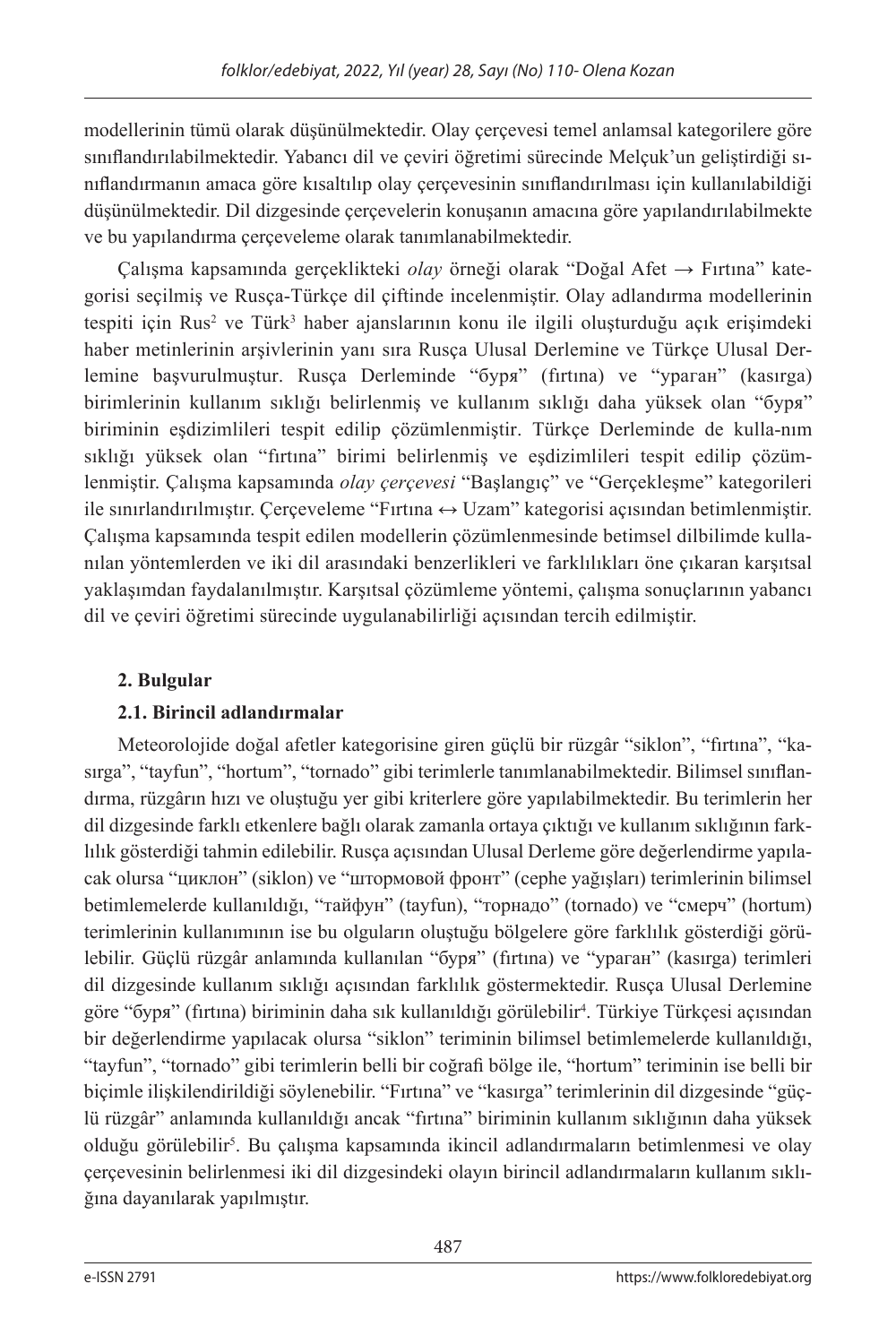## **2.2. İkincil adlandırmalar**

Rusçadaki "буря" (fırtına) biriminin gerçeklikteki başka olayların adlandırılmasında kullanıldığı tespit edilmiştir. İkincil adlandırma olarak değerlendirilen bu kullanımların temelinde birincil adlandırmaların oluştuğu anlambirimciklerden birinin ön plana çıkması bulunmaktadır. Ayrıca "буря" biriminin anlambirimcik çözümlemesi sonucunda "hava", "hareket", "yoğunluk" kategorilerinin aktif olduğu söylenebilir. Bu birimin kökenbilgisine başvurulacak olursa birimin kökbiçiminin "hareket" imgesi ile ilişkilendirildiği anlaşılmaktadır (Фасмер, 1986). Rusçada birincil adlandırmanın anlamsal alanını oluşturan kategorilerden biri olan "yoğunluk" unsurunun ikincil adlandırmaların oluşumunda ön plana çıktığı söylenebilir. Birincil adlandırmadan ikincil adlandırmaya geçiş şu şekilde gösterilebilir:

Duygu → Yoğunluk → "Буря эмоций" (sözcüğü sözcüğüne: Fırtına + DuyguÇoğul+Genetif).

Alkış → Yoğunluk → "Буря рукоплесканий" (sözcüğü sözcüğüne: Fırtına + AlkışÇoğul+Genetif).

Rusçadaki birincil adlandırmalardan ikincil adlandırmalara geçişin başka bir modele göre yapılabildiği tespit edilmiştir. Ayrıca benzetme modeline başvurulabildiği anlaşılmaktadır. Bu durumda dil dizgesinde kurulan öbekte anlam katmanlaşması ortaya çıkabilmektedir. Birincil adlandırmadan ikincil adlandırmaya geçiş şu şekilde gösterilebilir:

Savaş → Fırtına Gibi → Sonuç Odaklılığı → Hasar, Zarar → "Буря войны " (sözcüğü sözcüğüne: Fırtına + Savas $G_{\text{enetti}}$ ).

Türkçedeki "fırtına" biriminin ikincil adlandırmalarda kullanıldığı tespit edilmiştir. Birincil adlandırmadan ikincil adlandırmaya geçiş modellerinden birinin "Yoğunluk" kategorisi odaklı olduğu tespit edilmiştir. İkincil adlandırmaya geçiş şu şekilde gösterilebilir:

Kahkaha → Yoğunluk → "Kahkaha fırtınası".

Türkçede "fırtına" biriminin başka bir ikincil adlandırmada da kullanıldığı ancak bu adlandırmanın birincil adlandırmanın anlamsal bileşenlerine göre şekillenmediği tespit edilmiştir. Türkçedeki "beyin fırtınası" şeklindeki ikincil adlandırmanın İngilizcedeki "brainstorming" biriminden öyküntü yoluyla türetildiği anlaşılmaktadır. Ancak öyküntü yapılırken kaynak dildeki ikincil adlandırmanın anlamsal alanının çözümlenmediği görülebilir. İngilizcedeki "brainstorming" biriminin temelinde "storm" birimi bulunmaktadır. Birincil adlandırma olarak "storm" "şiddetli rüzgâr, yağmur ve şimşekle ilişkilendirilen hava şartları" olarak tanımlanmaktadır (Longman Dictionary Of Contemporary English, 1992). Bunun yanı sıra "storm" biçimi dil dizgesinde ikincil bir adlandırma olarak kullanılmaktadır. Bu bağlamda "storm", "aniden saldırmak", "öfke ile hareket etmek" olayları ile ilişkilendirilmektedir (Longman Dictionary Of Contemporary English, 1992). Böylelikle Türkçede öyküntü türetilirken İngilizcedeki ikincil adlandırmanın dikkate alınmadığı anlaşılmaktadır. Dil dizgesindeki öyküntünün oluşumu bu şekilde gösterilebilir:

Doğa Olayı  $\rightarrow$  [Storm]<sup>1</sup> (Türkçe karşılığı: Fırtına)

 $[Storm]^1 \rightarrow \text{Hareket - Hız- Güç} \rightarrow \text{Benzetme} \rightarrow [Storm]^2$  (Türkçe karşılığı: Saldırmak;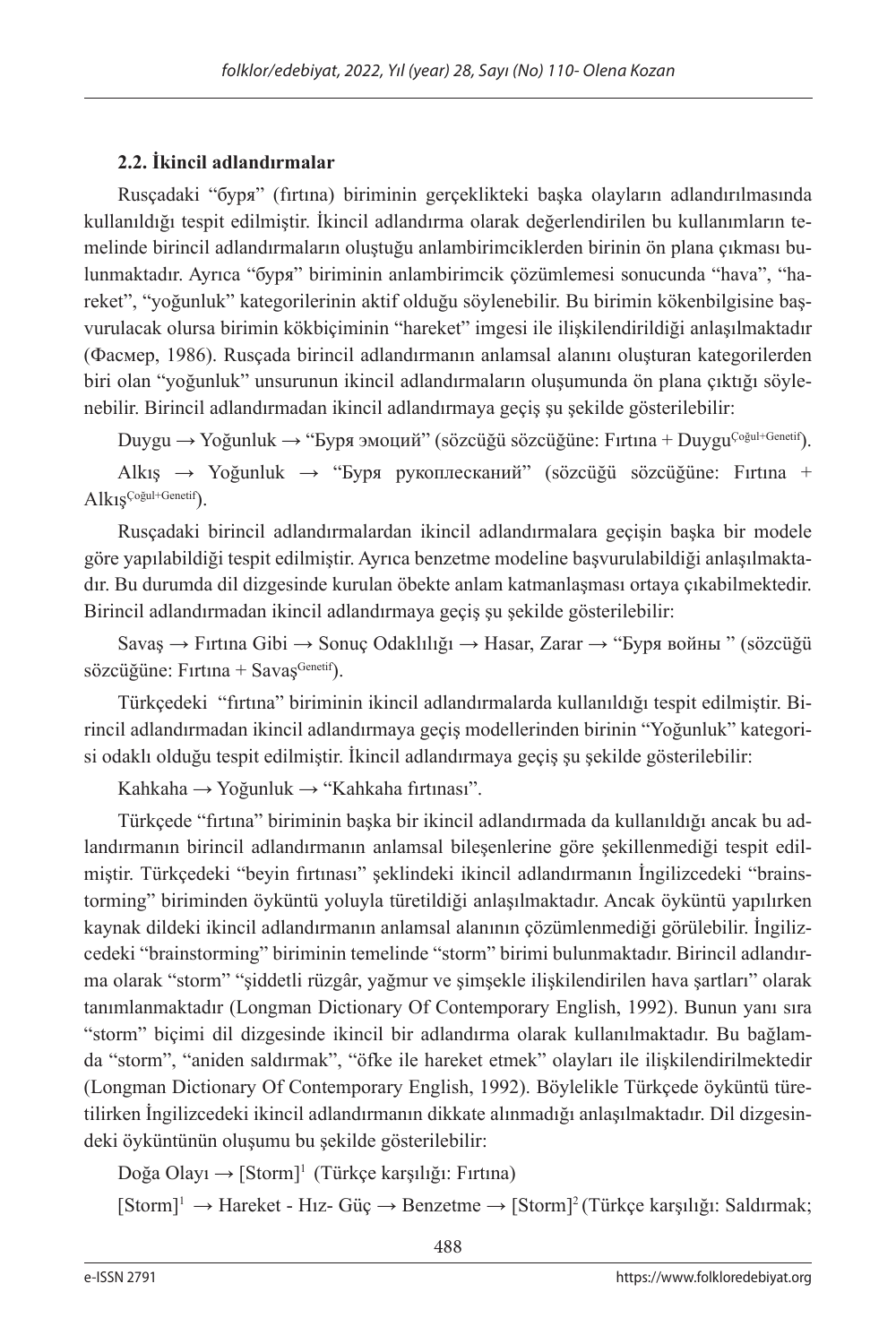hücum etmek; hız ya da öfke ile hareket etmek).

Bu bağlamda "brainstorming" biçimindeki ikincil adlandırma "beyin gücü kullanarak hızlı bir şekilde fikir üretmek" olayı ile ilişkilendirildiği için Türkçe öyküntü mantıksal çıkarım doğrultusunda "fikir fırtınası" ya da İngilizcedeki modele göre "beyin hücumu" şeklinde düşünülebilir.

Rusçadaki ve Türkçedeki ikincil adlandırmalar ele alınırsa iki dil arasındaki farklılıkların olayların ilişkilendirilmesi açısından ortaya çıkabildiği söylenebilir. Ayrıca Rusçada insanın psikolojik boyutu (duygular) ile ilgili olaylar "hava" imgesi üzerinden "буря эмоций" (sözcüğü sözcüğüne: "duygu fırtınası"), "буря восторга" (sözcüğü sözcüğüne: "heyecan/ mutluluk fırtınası"), "буря гнева" (sözcüğü sözcüğüne: "öfke fırtınası") biçiminde adlandırılabilmektedir. Türkçede bu durumda "su" imgesi ön plana çıkabilmektedir (krş. "duygu seli", "sevgi seli", "öfke seli", vb.). Türkçede kimi zaman iki imgenin yapılandırıldığı adlandırmaların kullanılması mümkün olabilmektedir (krş. "kahkaha fırtınası"–"kahkaha tufanı"). Rusçada ve Türkçede İngilizceden gelen kavramın öyküntü yoluyla yapılandırıldığı tespit edilmiştir. Rusçada "brainstorming" kavramının, İngilizcedeki ikincil adlandırmanın özelliklerinin dikkate alındığı "мозговой штурм" olarak biçimlendirildiği, Türkçede ise İngilizcedeki "storm" biriminin birincil adlandırma olarak algılandığı için " beyin fırtınası" şeklinde yapılandırıldığı tespit edilmiştir.

## **2.3. Olay çerçevesi**

Bu çalışma kapsamında ele alınan olay çerçevesi "Başlangıç" ve "Gerçekleşme" kategorileri ile sınırlandırılmıştır. Tablo 1'de [Fırtına]Başlangıç ve [Fırtına]Gerçekleşme çerçevelerinin Rusçada ve Türkçede biçimlendirme modelleri gösterilmiştir.

## **Tablo 1**

| Kategori                       | <b>Biçimlendirme Modelleri</b>       |                                                                                                                             |
|--------------------------------|--------------------------------------|-----------------------------------------------------------------------------------------------------------------------------|
|                                | Rusça                                | Türkce                                                                                                                      |
| [Firtina] <sup>Başlangıç</sup> | $SypB \rightarrow Ha$ чаться         | $Firtina \rightarrow Baslamak$                                                                                              |
|                                | $5\gamma$ ря $\rightarrow$ Подняться | $Firtina \rightarrow Cikmak$                                                                                                |
|                                | $SypA \rightarrow Pa3b$ играться     | $Firtina \rightarrow Kopmak$                                                                                                |
|                                | $SypB \rightarrow$ Разгуляться       |                                                                                                                             |
|                                | $SypA \rightarrow Pa$ зразиться      |                                                                                                                             |
| [Firtina]Gerçekleşme           | $5ypx \rightarrow yxap(xb)$          | $Firtina \rightarrow Meydana$ gelmek                                                                                        |
|                                | $SypB \rightarrow HaKpBbTb$          | $Firtina \rightarrow Vurmak$                                                                                                |
|                                | Буря → Обрушиться                    | $Firtina \rightarrow Etkisi$ altına almak<br>$Firtina \rightarrow Etkisini göstermek$<br>$Firtina \rightarrow Etkili$ olmak |
|                                | $SypB \rightarrow \Pi$ ронестись     | $F$ irtina $\rightarrow$ Patlamak                                                                                           |
|                                | Буря → Затронуть                     |                                                                                                                             |

*[Fırtına]Başlangıç ve [Fırtına]Gerçekleşme* Çerçeveleri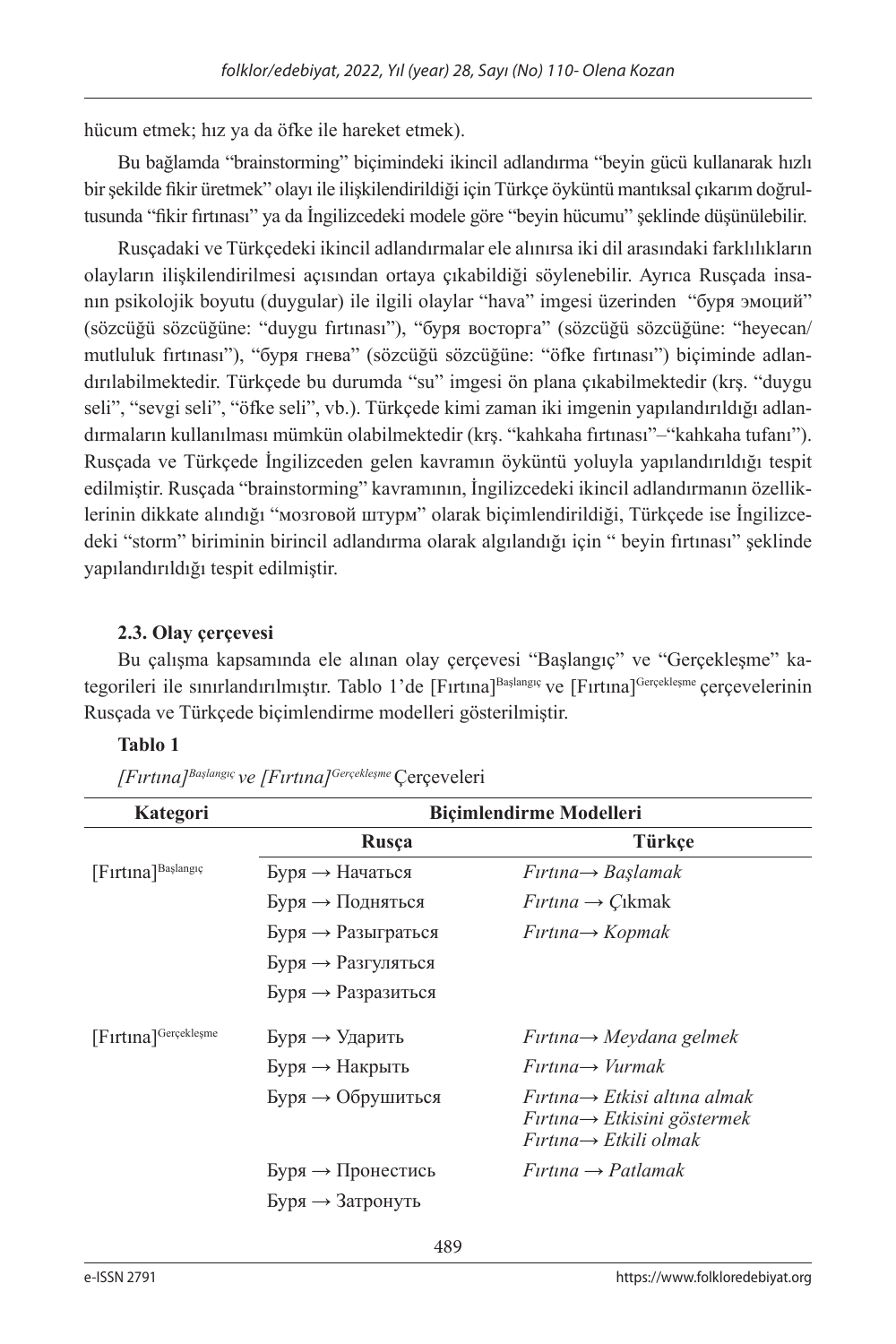## Буря *→* Бушевать

Rusçadaki [Fırtına]Başlangıç çerçevesinde olayın farklı biçimlendirme modelleri görülebilir. "Буря → Начаться" biçimlendirmesinin temelinde "başlangıç noktası" imgesi bulunmaktadır (krs. "начать < на+ча(н)+ти < к\*н+ти < кон" (Фасмер, 1986)). Bu noktada bu model başlangıç kategorisini yansıtan "saf" bir model niteliğindedir. Biçimlendirme modellerinin temelinde farklı imgelerin bulunabildiği anlaşılmaktadır. "Буря → разразиться" biçimlendirme modelinin temelinde "güç uygulaması" olarak nitelenebilen ve \*раз- kökbiçimi<sup>6</sup> ile kodlanan imgenin bulunduğu görülebilir. Yukarıdaki biçimlendirmelerin "hareket" imgesi odaklı da şekillenebildiği görülebilir. Örneğin "буря → подняться" biçimlendirmesinin biçimbirimsel çözümlemesi yapılırsa [[Alttan Yukarıya]Под + [Eylemci ile Nesne Etkileşimi]\*Ят + [Eylemcinin Pasifleştirilmesi]\*Ся] şeklindeki kategoriler tespit edilebilir (krs. "подняться < поднять+ся < под + \*йети//имати" kökbiciminin sözlükselleşme süreci + -ся enklitiği<sup>7</sup>). Bu noktada "буря → подняться" biçimlendirmesinin açıklamasının "fırtına olarak adlandırılan olgunun alttan yukarıya doğru hareket ettirilmesi" olarak yapılabildiği anlaşılmaktadır. "Буря  $\rightarrow$  разыграться" ve "буря  $\rightarrow$  разгуляться" biçimlendirme modellerinde de "hareket" imgesi görülebilir (\*игр - \*гул/гол)8 . Ancak bu durumda "uzamsal belirticiler" (Янда, 2012) farklılık göstermektedir (krş. "разгуляться < гулять", "разыграться < играть"). Ayrıca "буря → разыграться", "буря → разгуляться" ve "буря → разразиться" modellerinde "bir noktadan ayrılıp farklı yönlere dağılması" olarak yorumlanabilen anlamsal alanın katmanı görülebilir. Böylelikle biçimlendirme modellerinde farklı anlamsal katmanların etkileşim içine girebildiği anlaşılmaktadır.

Türkçedeki [Fırtına]<sup>Başlangıç</sup> çerçevesinde olayın farklı biçimlendirme modelleri görülebilir. Farklı olayların başlangıç çerçevesinin biçimlendirilmesinde kullanılabildiği için "başla-" adlandırması "saf" bir model olarak değerlendirilebilir (krş. "*fırtına* başladı – *ders* başladı- *mesai* başladı). Türkçede [Fırtına]<sup>Başlangıç</sup> çerçevesinin diğer biçimlendirme modellerinin temelinde "hareket" imgesinin bulunduğu görülebilir. "Kop-" kökbiçiminin çağdaş Türkiye Türkçesinde anlam daralması sürecinden geçip gerçeklikteki olaylara yönelik "işlevsel bütünlüğün bozulması" şeklinde kullanılmasına rağmen birincil adlandırmaların arkasında geniş kapsamlı hareket imgesinin bulunduğu anlaşılmaktadır (Nişanyan, 2018). "Çık-" kökbiçiminin temelinde de hareket imgesi bulunmaktadır (Nişanyan, 2018).

Rusçadaki ve Türkiye Türkçesindeki [Fırtına]<sup>Başlangıç</sup> çerçevesinin biçimlendirme modellerini karşılaştırırsak iki dil dizgesinde "fırtına → hareket" imgesinin aktif bir imge olduğu anlaşılmaktadır. Ancak Rusçadaki modellere göre fırtınanın "konumu"nun dil tarafından net bir şekilde belirlendiği görülebilir. Ayrıca uzamsal belirticiler işlevini üstlenen ön eklerin aracılığıyla gözlemciye ve konuşmacıya "fırtına"nın "bulunduğu uzamdan yukarıya doğru hareket ettiği" (\*под-) ve "bulunduğu uzamdan farklı yönlere dağılıp hareket etmesi" (\*раз- ) olarak nitelenebilen imgelerin "dayatıldığı" anlaşılmaktadır. Bunun yanı sıra Rusçadaki modeller Rus dil dizgesindeki fırtınanın, olayın içinde etkilenen bir unsur olduğunu sergilemektedir. Ayrıca –ся enklitiği, fırtınanın aktif bir eylemci olmadığını göstermektedir (krş. "я поднял кошелек с пола (cüzdanı yerden aldım) – у меня поднялась температура (ateşim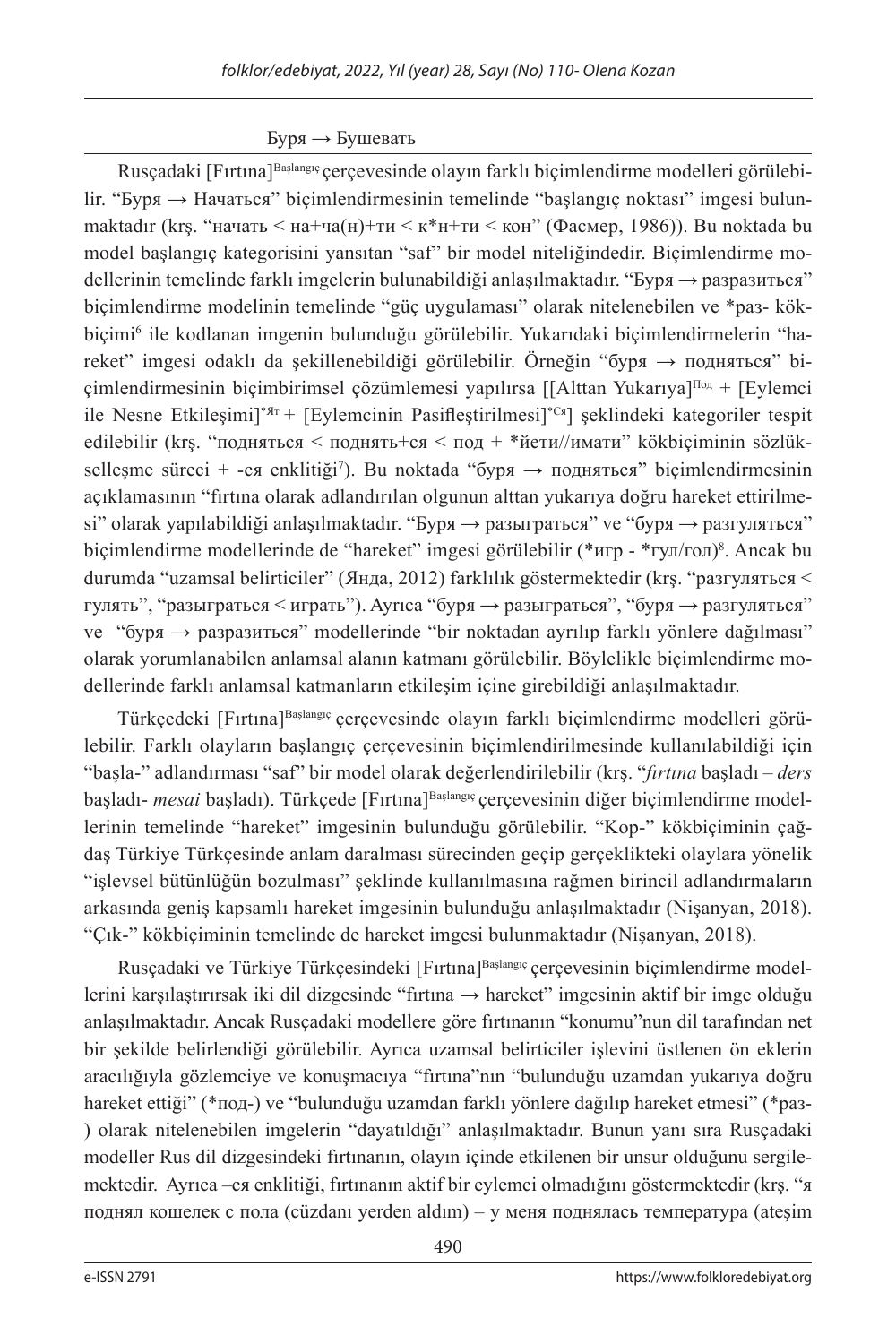çıktı) –поднялась буря (fırtına koptu)").

Rusçadaki [Fırtına]Gerçekleşme çerçevesinde farklı biçimlendirme modellerinin bulunduğu görülebilir. Bu modellerin temelinde "güç uygulaması" olarak düşünülebilen imge (\*др- (ударить), \*тр- (затронуть), \*кр- (накрыть)); "hareket" imgesi (\*рух- (обрушиться), \*нес- (пронестись)) ve "artış biçiminde niteliğin değişmesi" olarak yorumlanabilen imge (\*буй- (бушевать)) (Фасмер, 1986) görülebilir. Modellerin uzamsal belirticilerle katmanlaştığı anlaşılmaktadır. Ayrıca modeller;

"буря — ударить": [[Üst Derece/Yoğunluk]<sup>y</sup> + [Güç Uygulaması]\*<sup>др</sup>]

"буря  $\rightarrow$  затронуть": [[Sonuç Odaklılığı]<sup>3a</sup> + [Güç Uygulaması]<sup>\*</sup><sup>rp</sup>]

"буря  $\rightarrow$  накрыть": [[Nesne ile Etkilesim]<sup>на</sup> + [Güç Uygulaması]<sup>\*</sup><sup>кр</sup>]

"буря  $\rightarrow$  обрушиться": [[Nesnenin Etrafina Yönelik]<sup>06</sup> + [Eylemcinin Hareketi]<sup>\*pyx</sup>+ [Eylemcinin Pasifleştirilmesi]\*Ся]

"буря  $\rightarrow$  пронестись": [[Uzamdan Geçis]<sup>Про</sup> + [Eylemci ile Nesne Etkilesimi/ Hareket]\*нес + [Eylemcinin Pasifleştirilmesi]\*Ся] şeklinde anlamsal katmanlara ayrılabilir.

Türkçedeki [Fırtına]Gerçekleşme çerçevesinde oluşan modellerin temelinde "güç uygulama" imgesi (\*vur >\*ur), "hareket" imgesi (\*gel) ve "hız ve hareket" (yansımalı kökbiçim olarak değerlendirilen \*pat) şeklinde yorumlanabilen imge bulunmaktadır (Nişanyan, 2018). Türkçede [Fırtına]Gerçekleşme çerçevesinin biçimlendirilmesinin analitik yapılarla mümkün olduğu görülebilir. Bu analitik yapılar farklı olgularla kullanılabildiği için bu birimlerin söz konusu çerçeveye özgü olmadığı anlaşılmaktadır (krş. *fırtına* → etkisi altına almak // *salgın* → etkisi altına almak // *film* → etkisi altına almak; *fırtına* → etkisini göstermek // *kriz* → etkisini göstermek).

Rusçadaki ve Türkiye Türkçesindeki [Fırtına]Gerçekleşme çerçevesinin biçimlendirme modellerini karşılaştırırsak "güç uygulaması" imgesinin ortak bir imge olduğu görülebilir ("fırtına→ vurmak" // "буря → ударить"). Ancak Rusçada "güç uygulaması" imgesi ile ilişkilendirilen diğer kökbiçimlerin şekillendirdiği adlandırmalar da ilgili çerçeveye yönelik kullanılabilmektedir. "Буря → затронуть" biçimlendirme modelinde \*тр- kökbiçiminin \*др- kökbiçiminin sözlükselleşmesi olduğu görülebilir. Rusçada "güç uygulaması" imgesi ile şekillenen biçimlendirme modellerinde "fırtına", dil dizgesinde aktif bir eylemci olarak gösterilmektedir. "Niteliğin değişmesi" imgesi ile şekillenen biçimlendirme modeli için aynı durum söz konusudur. Aktif bir eylemci durumunda eylemin yapılandırıldığı birimin yanında –ся enklitiği bulunmamaktadır9 . Bu model Türkçedeki "fırtına"nın aktif bir eylemci olduğu model ile örtüşmektedir (krş. fırtına→ vurmak; буря → ударить/ затронуть/ накрыть/ бушевать). Rusçada ve Türkçede "hareket imgesi"nin de ortak bir imge olduğu anlaşılmaktadır. Ancak Rusçada "hareket" imgesi ile ilgili iki farklı kökbiçim temelli adlandırmanın kullanılması mümkün olabilmektedir (\*рух → рухати→ рушить→ обрушить→ обрушиться; \*нес  $\rightarrow$  нести  $\rightarrow$  пронести  $\rightarrow$ пронестись). Ruscada "hareket" imgesi devreye girdiğinde "fırtına" olgusunu pasif hale getiren -ся enklitiği ortaya çıkmaktadır. Türkçede hem "güç uygulaması" hem de "hareket" imgesi ile şekillenen biçimlendirmelerde "fırtına" aktif bir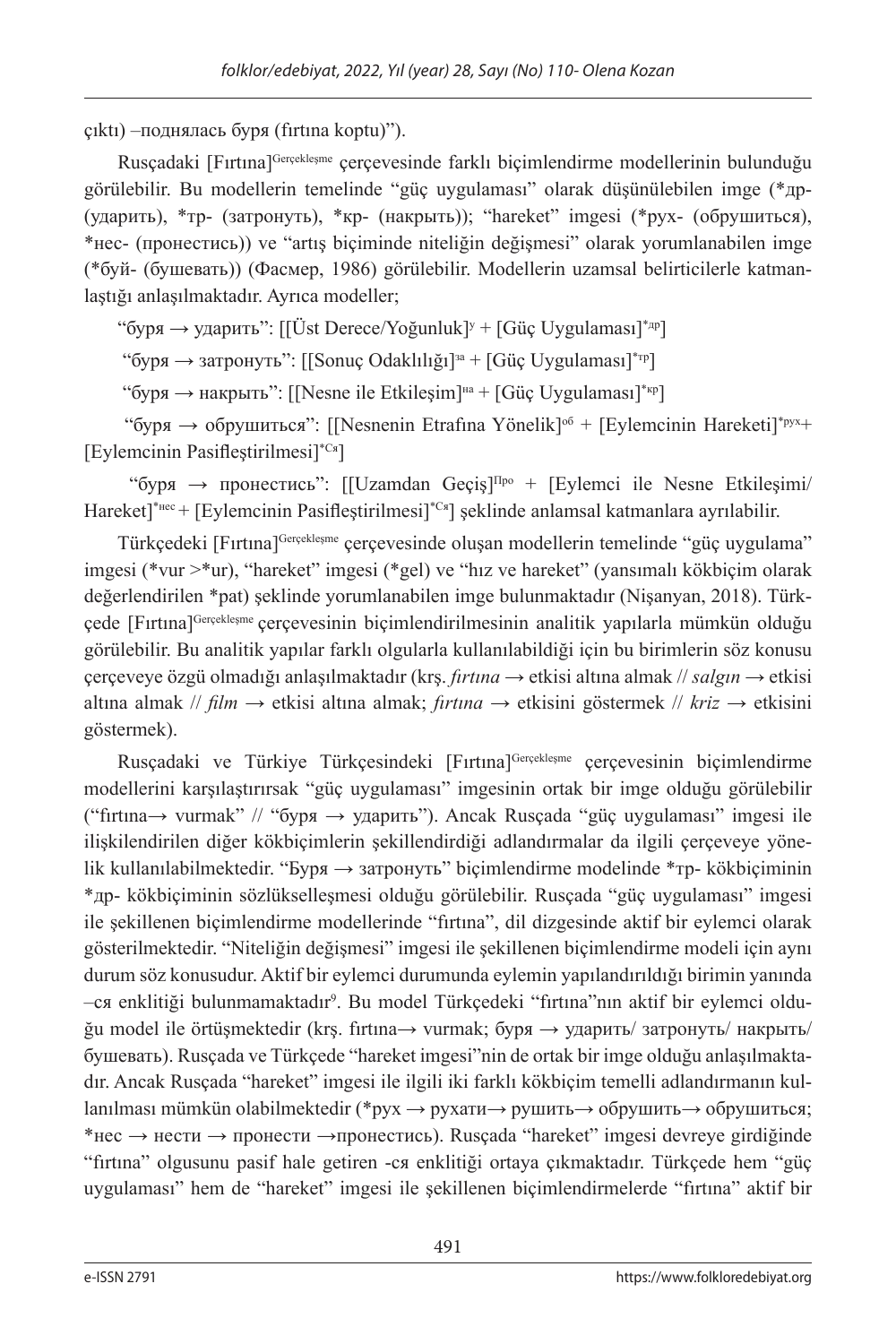eylemci olarak kalmaktadır (krş. fırtına→ vurmak // fırtına→ meydana gelmek).

## **2.4. Olay çerçevelemesi**

Olay çerçevelemesinin çıkış noktası bakış açısının (perspektif) değiştirilmesidir. [Fırtına]Gerçekleşme çerçevesi "fırtına" odaklı bir bakış açısını sunmaktadır. Ancak olayın yapısını oluşturan başka unsurlar da bakış açısını şekillendirebilir. Aşağıda olay çerçevelemesi "fırtına↔uzam" dönüştürme modeli ile gösterilmiştir.

Rusçada ÇerçevelemeFırtına→Uzam dönüştürmesi sonucunda "uzam" odaklı bir çerçeve ortaya çıkıp aşağıdaki modeller devreye girebilmektedir:

Город оказался во власти бури (sözcüğü sözcüğüne: Şehir<sup>Nominatif</sup> + Olmak<sup>Geçmiş Belirticisi+</sup> Dönüşümlülük Belirticisi +  $icinde<sup>Edat</sup> + Kudret<sup>Lokatif</sup> + A fet<sup>Genetif</sup>)$ 

Страна подверглась удару стихии (sözcüğü sözcüğüne: Ülke<sup>Nominatif</sup> + Atılmak<sup>Geçmiş</sup> Belirticisi+ Dönüşümlülük Belirticisi +  $Vurus<sup>Datif</sup> + Afct<sup>Genetif</sup>$ 

Столица приняла на себя удар стихии (sözcüğü sözcüğüne: Baskent<sup>Nominatif</sup> + Almak<sup>Geç-</sup>  $m/s + \ddot{U}$ zeriEdat + Kendi<sup>Akuzatif</sup> + Vurus<sup>Akuzatif</sup> + Afet<sup>Genetif</sup>)

Страна попала под воздействие циклона (sözcüğü sözcüğüne: Ülke $N$ ominatif + Düşmek-Geçmiş Belirticisi + Altına<sup>Edat</sup> + Etki<sup>Akuzatif</sup> + Siklon<sup>Genetif</sup>).

Görüldüğü gibi Rusçada [Fırtına]<sup>Gerçekleşme</sup> çerçevesinden [Uzam] Fırtına+Gerçekleşme cercevesine geçmek için "standart" dilbilgisel işlemler yeterli olmamaktadır. Başka bir deyişle [Fırtına]Gerçekleşme çerçevesinin biçimlendirildiği öbeğin yapısal boyutundaki değişikliklerin yapılmasının söz konusu dönüştürme için geçerli olmadığı anlaşılmaktadır (krş. Буря накрыла город → *\**Город накрылся бурей (dönüştürme mümkün olmamaktadır)). Bu dönüştürme için Rusçadaki "etkilenme" kategorisinin biçimlendirme modellerinin ve kullanım özelliklerinin tespit edilmesi gerekmektedir. Rusçada [Uzam] Fırtına+Gerçekleşme çerçevesinin biçimlendirildiği modellerde analitik yapıların kullanıldığı görülebilir. Bu analitik yapılar çeşitli yardımcı fiillerle kurulmaktadır. Rusçadaki yardımcı fiillerin çeşitliliği göz önünde bulundurulduğunda eşdizimlilik kavramının önemi ortaya çıkmaktadır (Kozan, 2019).

Türkçede ÇerçevelemeFırtına→Uzam dönüştürmesi sonucunda "uzam" odaklı bir çerçeve ortaya çıkıp aşağıdaki modeller devreye girebilmektedir:

Ülke fırtınanın etkisi altında kaldı

Ülke fırtına etkisi altında.

Türkçede [Fırtına]Gerçekleşme çerçevesinden [Uzam] Fırtına+Gerçekleşme çerçevesine geçmek için dilbilgisel dönüştürme uygulanabilmektedir:

*Fırtına Avrupa'yı etkisi altına aldı // Fırtına Avrupa'da etkili oldu // Fırtına Avrupa'da etkisini gösterdi → Avrupa fırtınanın etkisi altında kaldı // Avrupa fırtınanın etkisinde*

*Fırtına Avrupa'yı etkisi altına aldı // Fırtına Avrupa'da etkili oldu // Fırtına Avrupa'da etkisini gösterdi → Avrupa fırtınanın etkisi altında kaldı // Avrupa fırtınanın etkisinde.*

Bu modellerde analitik yapıların kullanıldığı görülebilir. Bu analitik yapılarda "uzam" kategorisinin dil dizgesinde aktif bir eylemci olarak biçimlendirildiği anlaşılmaktadır (*"Av-*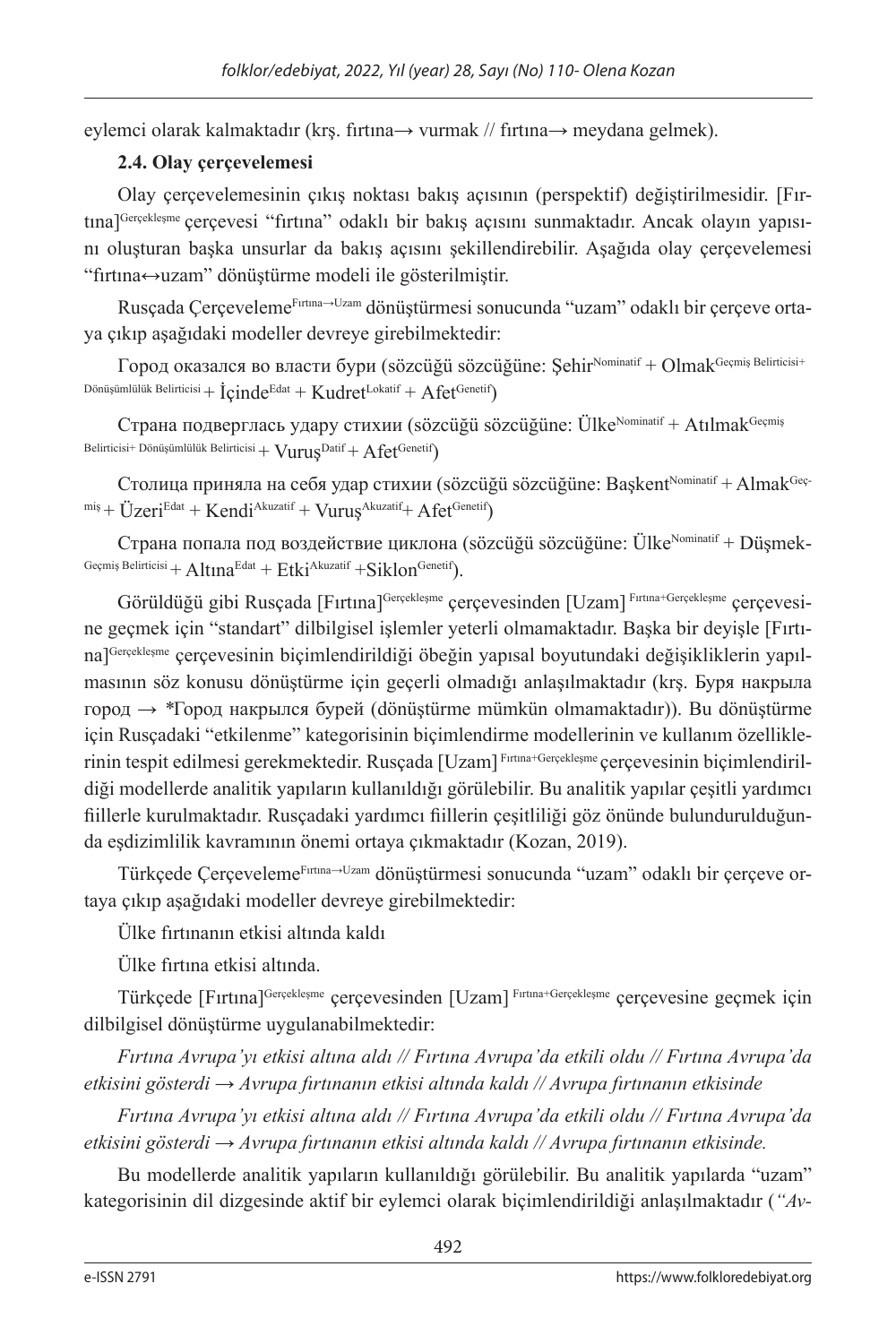## *rupa fırtınanın etkisi altında kaldı"*).

Rusçadaki ve Türkiye Türkçesindeki çerçeveleme modelleri karşılaştırılırsa Rusçadaki model çeşitliliğinin Rus dil dizgesinde yardımcı fiil olarak kullanılan birimler ile ilişkilendirildiği görülebilir. Çağdaş Türkiye Türkçesinde isim unsurlarıyla kurulan yardımcı fiiller olarak et-, eyle-, kıl-, yap-, ol-, bulun- biçimleri kullanılmaktadır (Özmen, 2013). Ancak çağdaş Rusçada yardımcı fiil olarak kullanılan birimlerin sayısı fazla olup kullanım özellikleri farklılık göstermektedir. Bu noktada Rusçadaki ve Türkçedeki yardımcı fiil olarak kullanılan biçimlerin karşılaştırılmasının yabancı dil öğretimi açısından önemli olduğunu vurgulamak gerekir. Gerek Rusçada gerekse Türkçede [Uzam] Fırtına+Gerçekleşme çerçevesinin analitik yapılarla biçimlendirildiği görülebilir. Rusçada bu çerçeve ile ilgili kullanılan analitik yapılarda uzam kategorisi yapısal boyutta –ся enklitiği aracılığıyla anlamsal olarak etkilenen duruma getirilebilmektedir ("Город оказался во власти бури*" – "*Страна подверглась удару стихии*"*). Türkçede ise uzam kategorisi aktif bir biçimle yapılandırılmaktadır ("*Avrupa fırtınanın etkisi altında kaldı"*).

Rusçadaki [Uzam] Fırtına+Gerçekleşme çerçevesi durumunda metaforların kullanıldığı görülebilir ("удар стихии" (sözcüğü sözcüğüne: vurus<sup>Nominatif</sup>+ afet<sup>Genetif</sup>), "власть бури" (sözcüğü sözcüğüne: kudret<sup>Nominatif</sup>+ fırtına<sup>Genetif</sup>)). Bu metaforların dil dizgesinde olayın olguya dönüstürülmesi ile biçimlendirildiği anlaşılmaktadır. Ayrıca [стихия / буря → ударить] ↔ [удар стихии / бури], [стихия / буря  $\rightarrow$  властвовать]  $\leftrightarrow$  [власть стихии / бури] seklinde dönüstürmeler söz konusudur. Dil dizgesindeki bu dönüştürmeleri yapabilmek için Rusçadaki aynı kökbiçim aracılığıyla şekillenen biçimlerin anlamsal alanlarının sınırlarının bilinmesi gerekir. Başka bir deyişle, \*др-\* kökbiçiminin şekillendirdiği "ударить" (eylemi adlandıran fiil biçimi), "удар" (olguyu adlandıran isim biçimi) ve "ударение" (olguyu adlandıran isim biçimi) birimleri ya da \*в(о)л(д)-\* kökbiçiminin şekillendirdiği "владеть" (eylemi adlandıran fiil biçimi), "властвовать" (eylemi adlandıran fiil biçimi), "владение" (olguyu adlandıran isim biçimi), "власть" (olguyu adlandıran isim biçimi), "властвование" (olguyu adlandıran isim biçimi) birimleri arasındaki anlamsal ilişkilerin sınıflandırılmış olması beklenmektedir. Bu noktada söz konusu biçimlerin dil dizgesinde ve farklı bağlamlarda kullanım bilgisinin önemli olduğu anlaşılmaktadır. Ana dili Rusça olan dil taşıyıcıları Rusçadaki bu yapısal ve anlamsal dönüşümleri dil edinimi sürecinde benimsedikleri için bu birimlerin söz sürecindeki kullanımı otomatik olarak gerçekleşmektedir. Rusçayı yabancı / ikinci dil olarak öğrenenlerin ise, bu dönüşümlerin gerek yapısal gerekse anlamsal özelliklerini benimsemeleri beklenmektedir. Ana dili olan Türkçeden kaynaklanabilen girişim hatalarının önlenmesi için özellikle metaforik ilişkilerin karşıtsal olarak incelenmesi gerekmektedir. Ayrıca Türkçede "fırtına" biriminin kullanıldığı metaforlar bulunmakta (örneğin "fırtınanın şiddeti", "fırtınanın gücü", "fırtınanın bilançosu") ancak kullanım özellikleri farklılık sergilemektedir. Örnek olarak "Fırtınanın şiddeti gün ağarınca ortaya çıktı" cümlesinde "fırtınanın şiddeti" metaforu "fırtınanın etkisi, fırtınanın yol açtığı zarar"; "Fırtınanın gücü korkuttu" cümlesinde "fırtınanın gücü" metaforu "rüzgarın hızı"; "İstanbul'u vuran fırtınanın bilançosu açıklandı" cümlesindeki "fırtınanın bilançosu" metaforu "fırtınanın sonucunda tespit edilen hasar" olarak yorumlanabilmektedir. Bunun yanı sıra Türkçede farklı biçimlendirmeler de mümkündür. Örneğin,

"Batı Avrupa'yı şiddetli fırtına vurdu" ya da "Güçlü fırtına bölgede zarara yol açtı" cüm-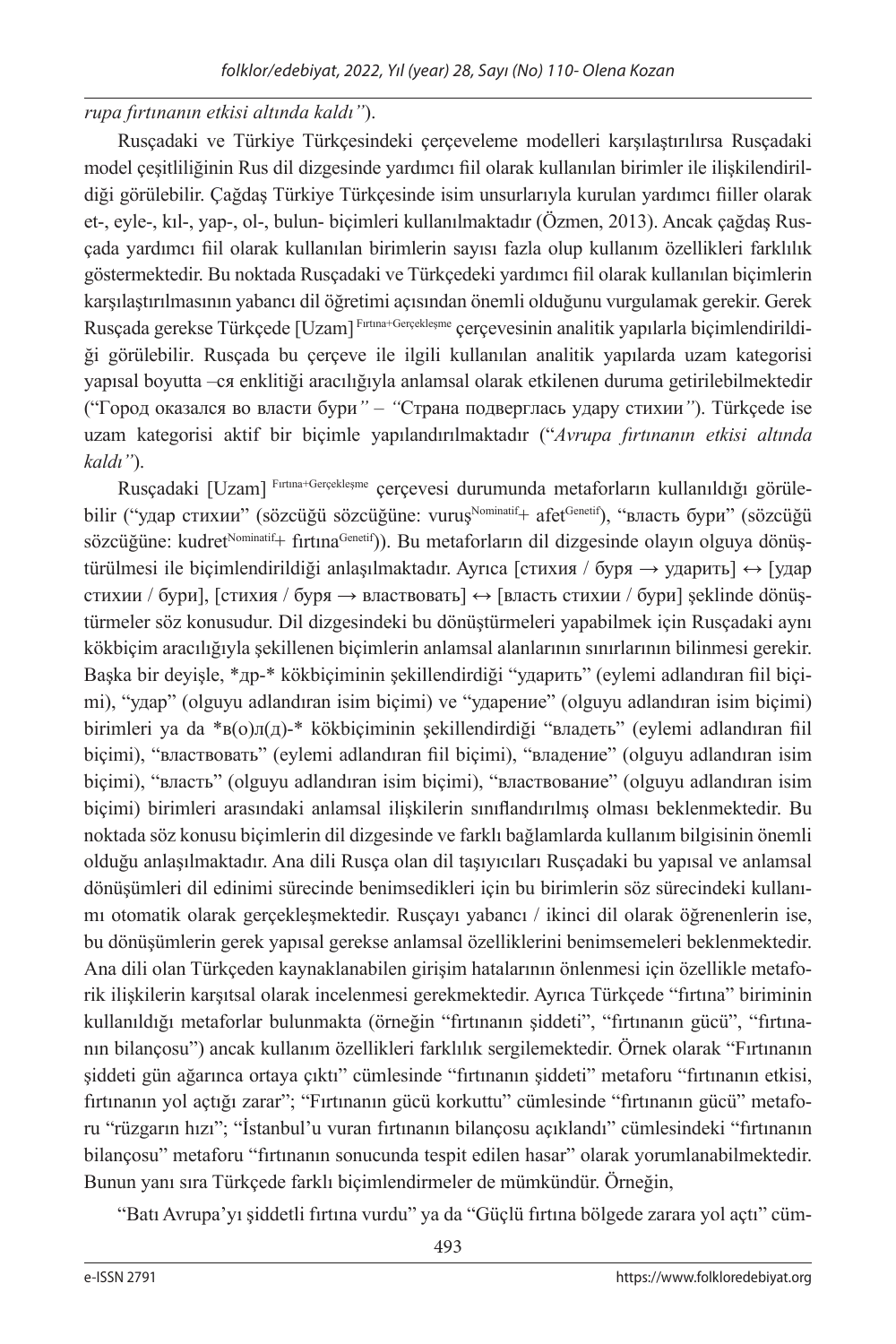lelerinde "şiddetli fırtına" ve "güçlü fırtına" metaforlarının olgunun niteliği ile ilgili bilgileri kodladığı görülebilir. Bu bağlamda Rusçada ve Türkçede metafor kullanım alanlarının farklılık sergilediği ve metaforların belirlenmesinin yanı sıra kullanım özelliklerinin tespit edilmesinin önemli olduğu anlaşılmaktadır.

Rusçada ve Türkçede çerçeveleme işleminin uygulanması için eşdizimliliklerin bilinmesi gerektiği anlaşılmaktadır. Bu noktada eşdizimliliklerin karşıtsal çözümlemesinin ve bu çözümlemenin sonuçlarının yabancı dil öğretim sürecinde uygulanmasının önemini tekrar vurgulamak gerekir.

## **Sonuç**

Bu çalışma kapsamında yapılan araştırmanın ve çözümlemenin sonucunda çerçeve ve çerçeveleme kavramlarının dil dizgesindeki yapısal ve anlamsal dönüşümlerin betimlenmesi ve çözümlenmesine yönelik uygulanabilirliğinin yüksek olduğu anlaşılmaktadır. Onomasyoloji kapsamında geliştirilen fikirler ve yaklaşımlara dayandırılan çerçeve ve çerçeveleme kavramları, gerçekliğin dil dizgesindeki adlandırma modellerinin tespit edilmesini sağlamaktadır. Adlandırma modellerinin karşıtsal olarak çözümlenmesi ise, dil dizgelerindeki evrensel ve özgün unsurların ortaya çıkarılmasını olanaklı kılmaktadır. Gerçeklikteki bir olay ile ilgili şekillenen birincil adlandırmaların tespiti, adlandırmaların dil dizgesindeki kullanım özelliklerine dair ışık tutabilmektedir. Gerçeklikteki olay ile ilgili adlandırmaların başka olguların adlandırılmasında kullanılmasının sonucunda ortaya çıkan ikincil adlandırmaların çözümlenmesi ise, dil dizgesinde metafor olarak nitelenen bilişsel yapıların "görselleştirilmesi"ni sağlamaktadır. Olay çerçevesi kavramının, gerçeklikteki olay ile ilgili bilgilerin dil dizgesinde nasıl kodlanabildiği sorusu açısından önem taşıdığı anlaşılmaktadır. Olay çerçevesi kavramı, bir olayın "başlangıç", "gerçekleşme", "son", "etkileşim" gibi kategoriler açısından dil dizgesindeki biçimlendirme modellerinin belirlenmesini ve eşdizimliler kavramının aracılığıyla sınıflandırılmasını sağlamaktadır. Çerçeveleme kavramı, olayın yapısını oluşturan unsurlar arasındaki etkileşimin nasıl gerçekleştiğini ve bu unsurların olaya yönelik oluşturabildiği bakış açıları arasındaki geçişlerin nasıl yapılabildiğini görselleştirmektedir.

Bu çalışma kapsamında yapılan tespitlerin tartışılması yabancı dil ve çeviri öğretimi açısından önem taşımaktadır. Çalışmanın dayandırıldığı kuramsal ve kavramsal çerçevenin, Rus dilbilimci L. Şçerba'nın vurguladığı gibi "aktif dilbilgisi"nin (Щерба, 1974) şekillenmesini sağlayabileceği düşünülmektedir. Gerçeklikteki bir olayın dil dizgelerindeki adlandırmaların incelenmesi sonucunda, farklı dillerde gerçekliğin sınıflandırılması ile verilere ulaşılabilmektedir. İki dildeki adlandırma modellerinin çözümlenmesinin ve karşılaştırılmasının yabancı dil ve çeviri öğretiminin sürecine dahil edilmesi, öğrencinin hem öğrenilen dile hem de ana diline yönelik tahmin edilebilirliğinin ve farkındalığının geliştirilmesi açısından önem ta-şımaktadır. Bu bağlamda dil eğitiminin amaçları doğrultusunda farklı semantik kategorilerin biçimlendirildiği çerçeve kavramının yanı sıra dil dizgesinde yapısal ve anlamsal dönüşüm-lerin yapılabildiği çerçeveleme kavramı ile ilgili uygulamaların geliştirilmesi önerilmektedir.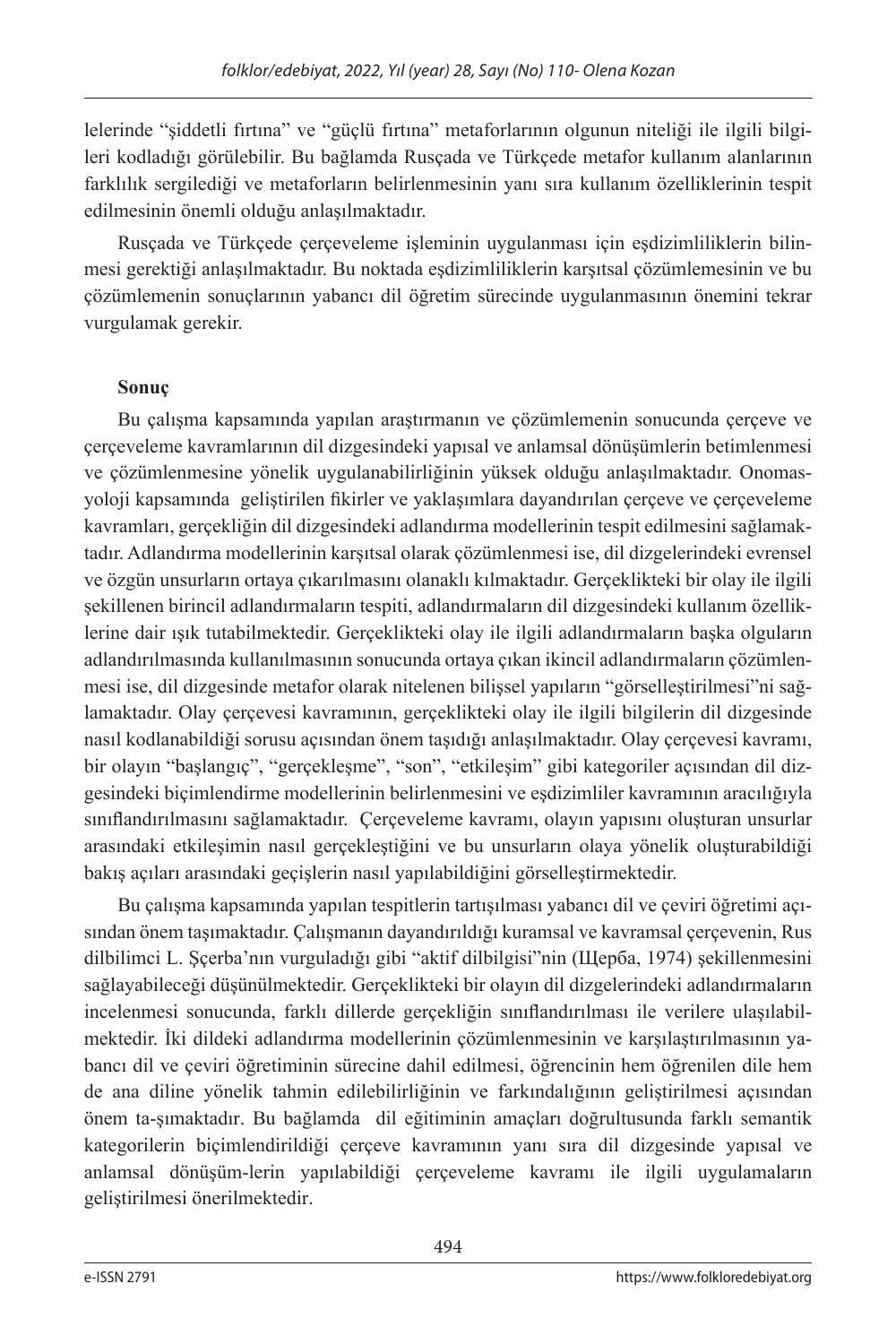#### **Notlar**

- 1 Rus dilbiliminde onomasyolojik yaklaşımı çerçevesinde geliştirilen adlandırma kuramının temel kavramları ile ilgili bkn. (Kozan, 2020).
- 2 https://www.tass.ru/; https://ria.ru/
- 3 https://www.aa.com.tr/tr; https://www.iha.com.tr/
- 4 Rusça Ulusal Derlemine göre "буря" için 4548 giriş, "ураган" için 1394 giriş kaydedilmiştir (Erişim: 01.09.2021, https://ruscorpora.ru/new/index.html)
- 5 Türkçe Ulusal Derlemine göre "kasırga" biriminin frekansı 2.98 olup "fırtına" biriminin frekansı 17.76'dır (Erişim: 01.09.2021, https://v3.tnc.org.tr/basic-results)
- 6 Çağdaş Rusçada \*раз- kökbiçimi ile ilgili ayrıntılara bkn. (Козан, 2020).
- 7 Enklitik teriminin yanı sıra sonbiçimce terimi de önerilmektedir (İmer, Kocaman, & Özsoy, 2011).
- 8 İmge, söz konusu birincil adlandırmanın oluştuğu kökbiçimin aktardığı anlamsal alan ile ilişkilendirilmektedir. Kökbiçimin anlamsal alanı için bkn. (Фасмер, 1986).
- 9 "Буря  $\rightarrow$  бушевать" bicimlendirme modeli [Fırtına]Gerçekleşme cercevesi için geçerli olup [Fırtına]Başlangıç modelinde dönüştürülebilir. Bu dönüştürme uzamsal belirticiler ve enklitik ekleme yoluyla yapılabilmektedir. Ayrıca "буря  $\rightarrow$  бушевать" - "буря  $\rightarrow$  разбушеваться" geçişi söz konusudur.

#### **Araştırma ve Yayın Etiği Beyanı**

Bu makale tamamıyla özgün bir araştırma olarak planlanmış, yürütülmüş ve sonuçları ile raporlaştırıldıktan sonra ilgili dergiye gönderilmiştir. Araştırma herhangi bir sempozyum, kongre vb. sunulmamış ya da başka bir dergiye değerlendirilmek üzere gönderilmemiştir.

#### **Research and Publication Ethics Statement**

This is a research article, containing original data, and it has not been previously published or submitted to any other outlet for publication. The authors followed ethical principles and rules during the research process. In the study, informed consent was obtained from the volunteer participants and the privacy of the participants was protected.

#### **Yazarların Makaleye Katkı Oranları**

Bu makaledeki birinci yazar % 100 düzeyinde çalışmanın hazırlanması, veri toplanması, sonuçların yorumlanması ve makalenin yazılması aşamalarına katkı sağlamıştır.

#### **Contribution Rates of Authors to the Article**

The first author in this article contributed to the 100% level of preparation of the study, data collection, interpretation of the results and writing of the article.

#### **Destek Beyanı**

Bu çalışma herhangi bir kurum veya kuruluş tarafından desteklenmemiştir.

#### **Support Statement (Optional)**

There is no conflict of interest between the authors of this article.

#### **Teşekkür (İsteğe bağlı)**

#### **Acknowledgement (Optional)**

#### **Çıkar Beyanı**

Çalışma hazırlanırken; veri toplanması, sonuçların yorumlanması ve makalenin yazılması aşamalarında yazarlar arasında herhangi bir çıkar çatışması durumu söz konusu olmamıştır.

#### **Statement of Interest**

There is no conflict of interest between the authors of this article.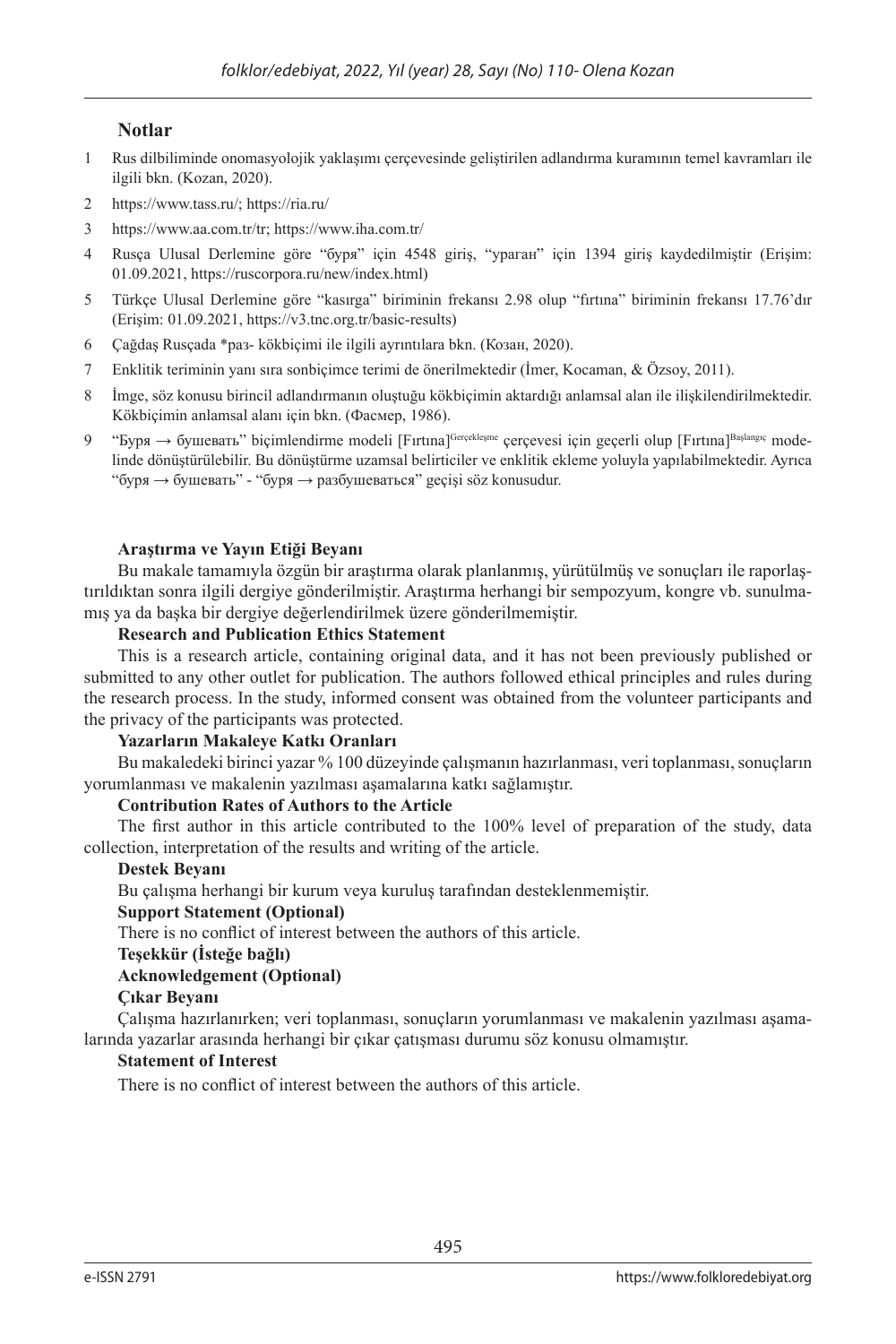#### **Kaynakça**

- Akmeşe, Z. (2020). Televizyon ana haber bültenlerinde çerçeveleme: Türk Telekom reklam filmi örneği. *Middle Black Sea Journal of Communication Studies*, *5*(1), 37-49.
- Erdoğan, İ. (2011). Gündem koyma ve saptama yaklaşımında bir araştırma geleneği ve tasarımı olarak çerçeveleme. *Erciyes İletişim Dergisi*, *2*(1), 48-62.
- Fillmore, C. (1985). Frames and the semantics of understanding. *Quaderni di Semantica*, (6), 222-254.
- Goffman, E. (1986). *Frame analysis. An essay on organization of experience.* Northeastern University Press.
- İmer, K., Kocaman, A. & Özsoy, A. (2011). *Dilbilim sözlüğü.* Boğaziçi.
- Kılıç, D. (2007). Türk basınında İran nükleer krizi'nin sunumu: haberlerin çerçevelenmesi . *Galatasaray Üniversitesi İletişim Dergisi*, (6), 67-86.
- Kılıç, S. (2021). Türk yazılı basınında Сovid-19 haberlerinin çerçevelenmesi. *Akdeniz Üniversitesi İletişim Fakültesi Dergisi*, (35), 317-337.
- Kozan, O. (2019). Dil dizgesinde eşdizimlilik: öğretim odaklı dilbilimsel betimleme örneği . *Dil Eğitimi ve Araştırmaları Dergisi, 5* (2), 251-266.
- Kozan, O. (2020). *Onomasyoloji. Kuramdan bilime doğru. Rus dili örneği.* Nobel Akademik Yayıncılık.
- Küçük Durur, E. (2012). İnşacı yaklaşım içinde çerçeveleme kuramı ve haberin çerçevelenişi. *Atatürk İletişim Dergisi,* (2), 21-31.
- *Longman dictionary of contemporary English.* (1992). Longman Group.
- Minsky, M. (1975). A framework for representing knowledge. *The psychology of computer vision* (P. Winston Ed.) New York: McGraw-Hill Book.
- Nişanyan, S. (2018). *Çağdaş Türkçenin etimolojisi.* Liber Plus.
- Oğuz, C. (2019). Postmodern sansür: Haberin çerçevelenmesi ve 2019 İstanbul büyükşehir belediye başkanlığı seçim sonuçlarına gazetelerin yaklaşmı. *Dördüncü Kuvvet, 2*(2), 22-39.
- Özarslan, H. (2015). İletişim araştırmalarında çerçeveleme paradigması: Son döneme ait bir inceleme. *Selçuk İletişim, 8* (4), 32-48.
- Özmen, M. (2013). *Türkçenin sözdizimi.* Karahan.
- Араева, А. Л. (2019). Метод пропозиционально-фреймового моделирования в обучении иностранным языкам. *Вестник ВолГУ. Языкознание, 18*(1), 187-195.
- Болдырев, Н. (2001). Концепт и значение слова. *Методологические проблемы когнитивной лингвистики* (И. А. Стернин Ed.) Воронеж: Воронежский государственный университет.
- Игнаткина, К. З. (2019). Использование фреймового моделирования в процессе изучения английского языка. *Ярославский Педагогический Вестник, 3*(100), с. 54-61.
- Козан, О. (2020). Проблема морфонологической лексикализации в современном русском языке. *RumeliDE Dil ve Edebiyat Araştırmaları Dergisi*, (20), 655-669.
- Костомарова, Н. (2015). Семантический фрейм в структуре ментального лексикона человека (на примере семантического фрейма «человек»). *Вестник Пермского Университета. Российская и Зарубежная Филология, 3* (31), 23-33.
- Кубрякова, Е. (2012). *В поисках сущности языка. Когнитивные исследования.* Москва: Знак.
- Лукьяненко, И. (2015). Фреймовый подход и обучение лексике на уроке РКИ. *Балтийский Акцент, 6*(1), 74-78.